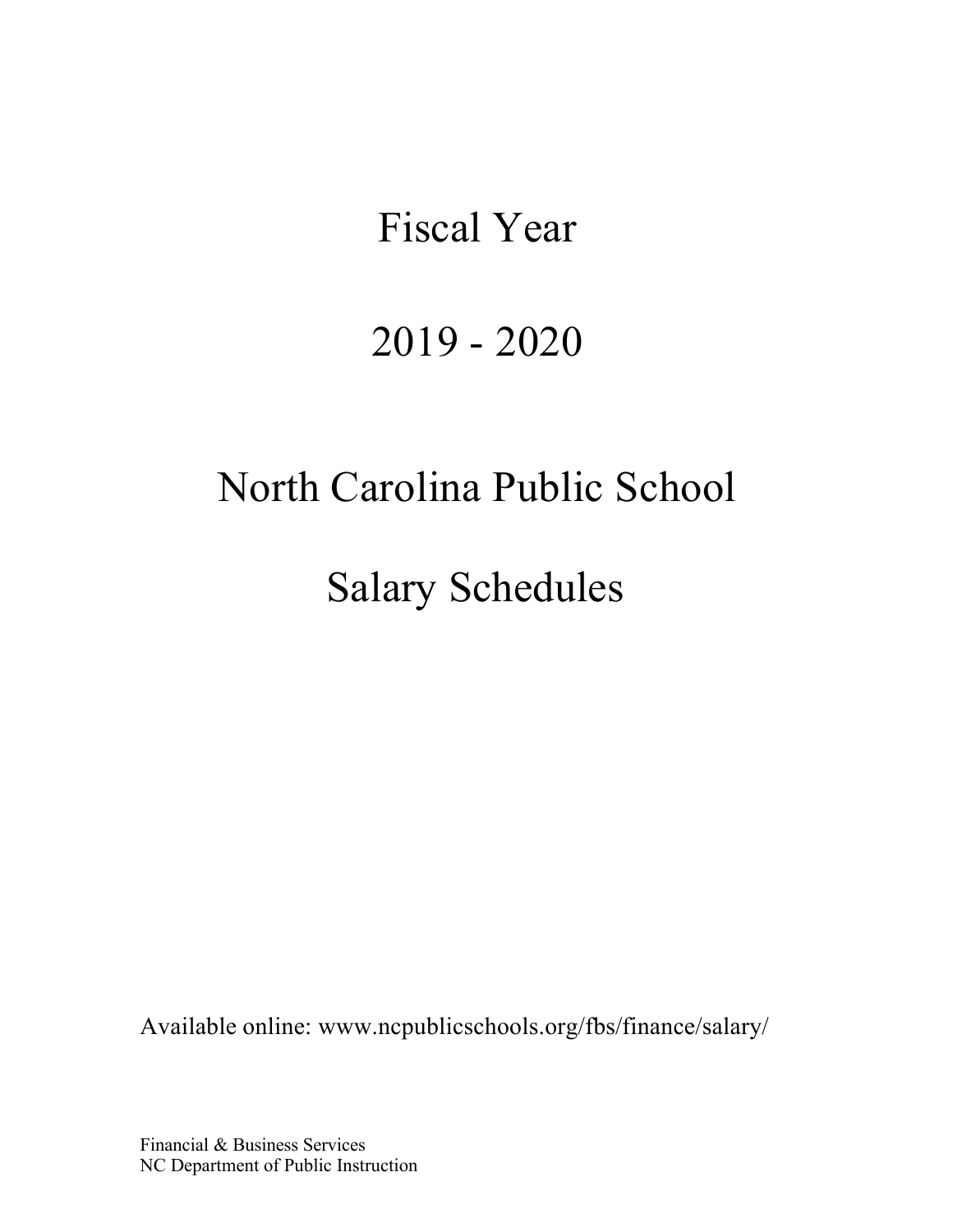# **CERTIFIED TEACHER SALARY SCHEDULE BACHELOR'S DEGREE**

| Years                    |         | <b>Bachelor's Teacher</b> |                          |         | <b>Bachelor's w/ NBPTS Certification</b> |                          |
|--------------------------|---------|---------------------------|--------------------------|---------|------------------------------------------|--------------------------|
| of                       | Monthly |                           | 12 Monthly Annual Salary | Monthly |                                          | 12 Monthly Annual Salary |
| <b>Exp</b>               | Salary  | Installments              | $(10$ months)            | Salary  | Installments                             | (10 months)              |
| $\Omega$                 | \$3,500 | \$2,916.67                | \$35,000                 | N/A     | N/A                                      | N/A                      |
| $\overline{1}$           | \$3,600 | \$3,000.00                | \$36,000                 | N/A     | N/A                                      | N/A                      |
| $\overline{2}$           | \$3,700 | \$3,083.33                | \$37,000                 | N/A     | N/A                                      | N/A                      |
| 3                        | \$3,800 | \$3,166.67                | \$38,000                 | \$4,256 | \$3,546.67                               | \$42,560                 |
| $\overline{\mathcal{A}}$ | \$3,900 | \$3,250.00                | \$39,000                 | \$4,368 | \$3,640.00                               | \$43,680                 |
| 5                        | \$4,000 | \$3,333.33                | \$40,000                 | \$4,480 | \$3,733.33                               | \$44,800                 |
| 6                        | \$4,100 | \$3,416.67                | \$41,000                 | \$4,592 | \$3,826.67                               | \$45,920                 |
| $\overline{7}$           | \$4,200 | \$3,500.00                | \$42,000                 | \$4,704 | \$3,920.00                               | \$47,040                 |
| 8                        | \$4,300 | \$3,583.33                | \$43,000                 | \$4,816 | \$4,013.33                               | \$48,160                 |
| 9                        | \$4,400 | \$3,666.67                | \$44,000                 | \$4,928 | \$4,106.67                               | \$49,280                 |
| 10                       | \$4,500 | \$3,750.00                | \$45,000                 | \$5,040 | \$4,200.00                               | \$50,400                 |
| 11                       | \$4,600 | \$3,833.33                | \$46,000                 | \$5,152 | \$4,293.33                               | \$51,520                 |
| 12                       | \$4,700 | \$3,916.67                | \$47,000                 | \$5,264 | \$4,386.67                               | \$52,640                 |
| 13                       | \$4,800 | \$4,000.00                | \$48,000                 | \$5,376 | \$4,480.00                               | \$53,760                 |
| 14                       | \$4,900 | \$4,083.33                | \$49,000                 | \$5,488 | \$4,573.33                               | \$54,880                 |
| 15                       | \$5,000 | \$4,166.67                | \$50,000                 | \$5,600 | \$4,666.67                               | \$56,000                 |
| 16                       | \$5,000 | \$4,166.67                | \$50,000                 | \$5,600 | \$4,666.67                               | \$56,000                 |
| 17                       | \$5,000 | \$4,166.67                | \$50,000                 | \$5,600 | \$4,666.67                               | \$56,000                 |
| 18                       | \$5,000 | \$4,166.67                | \$50,000                 | \$5,600 | \$4,666.67                               | \$56,000                 |
| 19                       | \$5,000 | \$4,166.67                | \$50,000                 | \$5,600 | \$4,666.67                               | \$56,000                 |
| 20                       | \$5,000 | \$4,166.67                | \$50,000                 | \$5,600 | \$4,666.67                               | \$56,000                 |
| 21                       | \$5,000 | \$4,166.67                | \$50,000                 | \$5,600 | \$4,666.67                               | \$56,000                 |
| 22                       | \$5,000 | \$4,166.67                | \$50,000                 | \$5,600 | \$4,666.67                               | \$56,000                 |
| 23                       | \$5,000 | \$4,166.67                | \$50,000                 | \$5,600 | \$4,666.67                               | \$56,000                 |
| 24                       | \$5,000 | \$4,166.67                | \$50,000                 | \$5,600 | \$4,666.67                               | \$56,000                 |
| $25+$                    | \$5,200 | \$4,333.33                | \$52,000                 | \$5,824 | \$4,853.33                               | \$58,240                 |

**NOTE:** "NBPTS" stands for National Board for Professional Teacher Standards.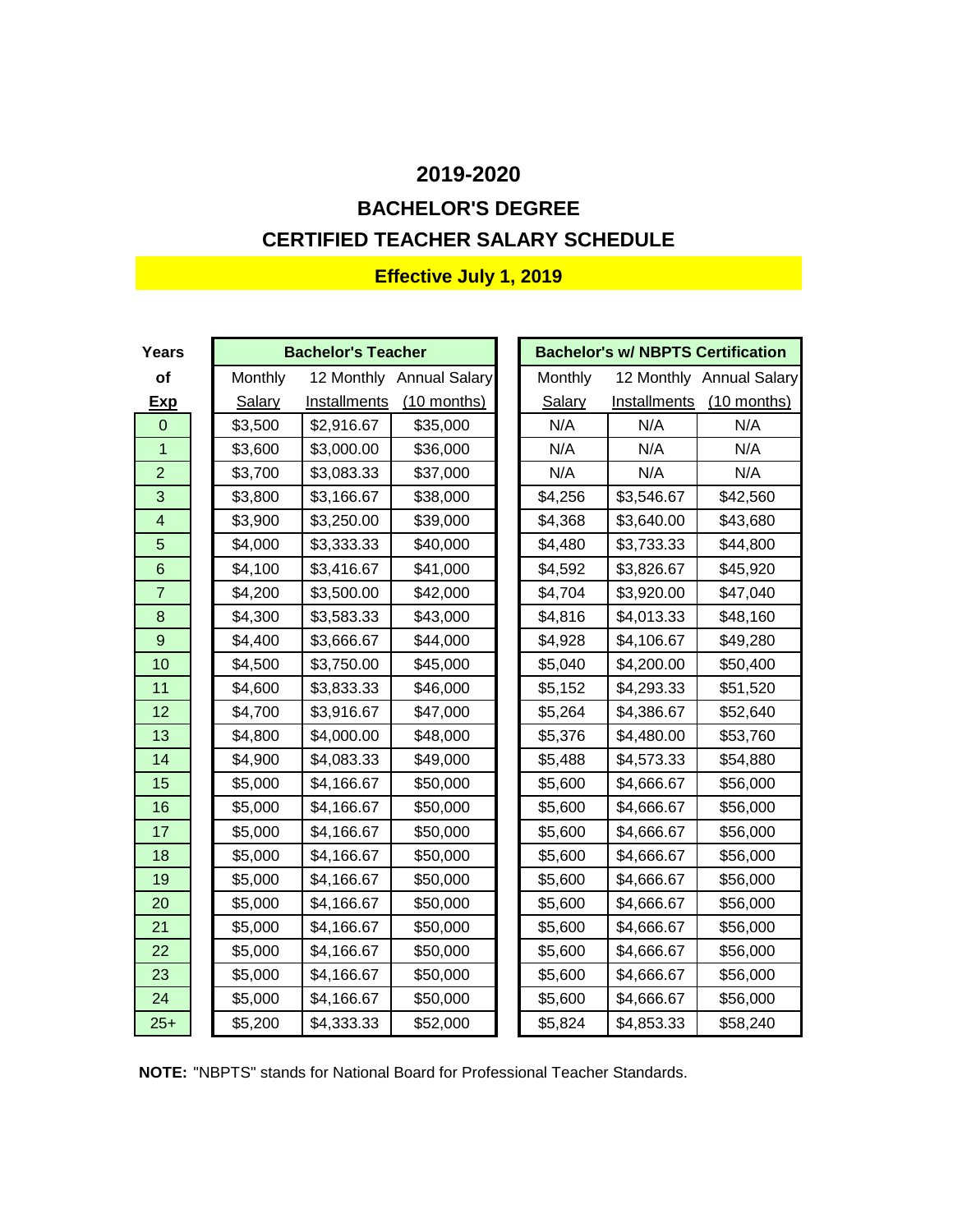## **MASTER'S DEGREE**

## **CERTIFIED TEACHER SALARY SCHEDULE**

| Years          |               | <b>Master's Teacher</b> |                          |                | <b>Master's w/NBPTS Certification</b> |                          |
|----------------|---------------|-------------------------|--------------------------|----------------|---------------------------------------|--------------------------|
| of             | Monthly       |                         | 12 Monthly Annual Salary | <b>Monthly</b> |                                       | 12 Monthly Annual Salary |
| <b>Exp</b>     | <b>Salary</b> | <b>Installments</b>     | (10 months)              | <b>Salary</b>  | <b>Installments</b>                   | $(10$ months)            |
| $\overline{0}$ | \$3,850       | \$3,208.33              | \$38,500                 | N/A            | N/A                                   | N/A                      |
| $\mathbf{1}$   | \$3,960       | \$3,300.00              | \$39,600                 | N/A            | N/A                                   | N/A                      |
| $\overline{2}$ | \$4,070       | \$3,391.67              | \$40,700                 | N/A            | N/A                                   | N/A                      |
| 3              | \$4,180       | \$3,483.33              | \$41,800                 | \$4,636        | \$3,863.33                            | \$46,360                 |
| 4              | \$4,290       | \$3,575.00              | \$42,900                 | \$4,758        | \$3,965.00                            | \$47,580                 |
| 5              | \$4,400       | \$3,666.67              | \$44,000                 | \$4,880        | \$4,066.67                            | \$48,800                 |
| $6\phantom{1}$ | \$4,510       | \$3,758.33              | \$45,100                 | \$5,002        | \$4,168.33                            | \$50,020                 |
| $\overline{7}$ | \$4,620       | \$3,850.00              | \$46,200                 | \$5,124        | \$4,270.00                            | \$51,240                 |
| $\bf 8$        | \$4,730       | \$3,941.67              | \$47,300                 | \$5,246        | \$4,371.67                            | \$52,460                 |
| $\mathsf g$    | \$4,840       | \$4,033.33              | \$48,400                 | \$5,368        | \$4,473.33                            | \$53,680                 |
| 10             | \$4,950       | \$4,125.00              | \$49,500                 | \$5,490        | \$4,575.00                            | \$54,900                 |
| 11             | \$5,060       | \$4,216.67              | \$50,600                 | \$5,612        | \$4,676.67                            | \$56,120                 |
| 12             | \$5,170       | \$4,308.33              | \$51,700                 | \$5,734        | \$4,778.33                            | \$57,340                 |
| 13             | \$5,280       | \$4,400.00              | \$52,800                 | \$5,856        | \$4,880.00                            | \$58,560                 |
| 14             | \$5,390       | \$4,491.67              | \$53,900                 | \$5,978        | \$4,981.67                            | \$59,780                 |
| 15             | \$5,500       | \$4,583.33              | \$55,000                 | \$6,100        | \$5,083.33                            | \$61,000                 |
| 16             | \$5,500       | \$4,583.33              | \$55,000                 | \$6,100        | \$5,083.33                            | \$61,000                 |
| 17             | \$5,500       | \$4,583.33              | \$55,000                 | \$6,100        | \$5,083.33                            | \$61,000                 |
| 18             | \$5,500       | \$4,583.33              | \$55,000                 | \$6,100        | \$5,083.33                            | \$61,000                 |
| 19             | \$5,500       | \$4,583.33              | \$55,000                 | \$6,100        | \$5,083.33                            | \$61,000                 |
| 20             | \$5,500       | \$4,583.33              | \$55,000                 | \$6,100        | \$5,083.33                            | \$61,000                 |
| 21             | \$5,500       | \$4,583.33              | \$55,000                 | \$6,100        | \$5,083.33                            | \$61,000                 |
| 22             | \$5,500       | \$4,583.33              | \$55,000                 | \$6,100        | \$5,083.33                            | \$61,000                 |
| 23             | \$5,500       | \$4,583.33              | \$55,000                 | \$6,100        | \$5,083.33                            | \$61,000                 |
| 24             | \$5,500       | \$4,583.33              | \$55,000                 | \$6,100        | \$5,083.33                            | \$61,000                 |
| $25+$          | \$5,720       | \$4,766.67              | \$57,200                 | \$6,344        | \$5,286.67                            | \$63,440                 |

**NOTE:** "NBPTS" stands for National Board for Professional Teacher Standards.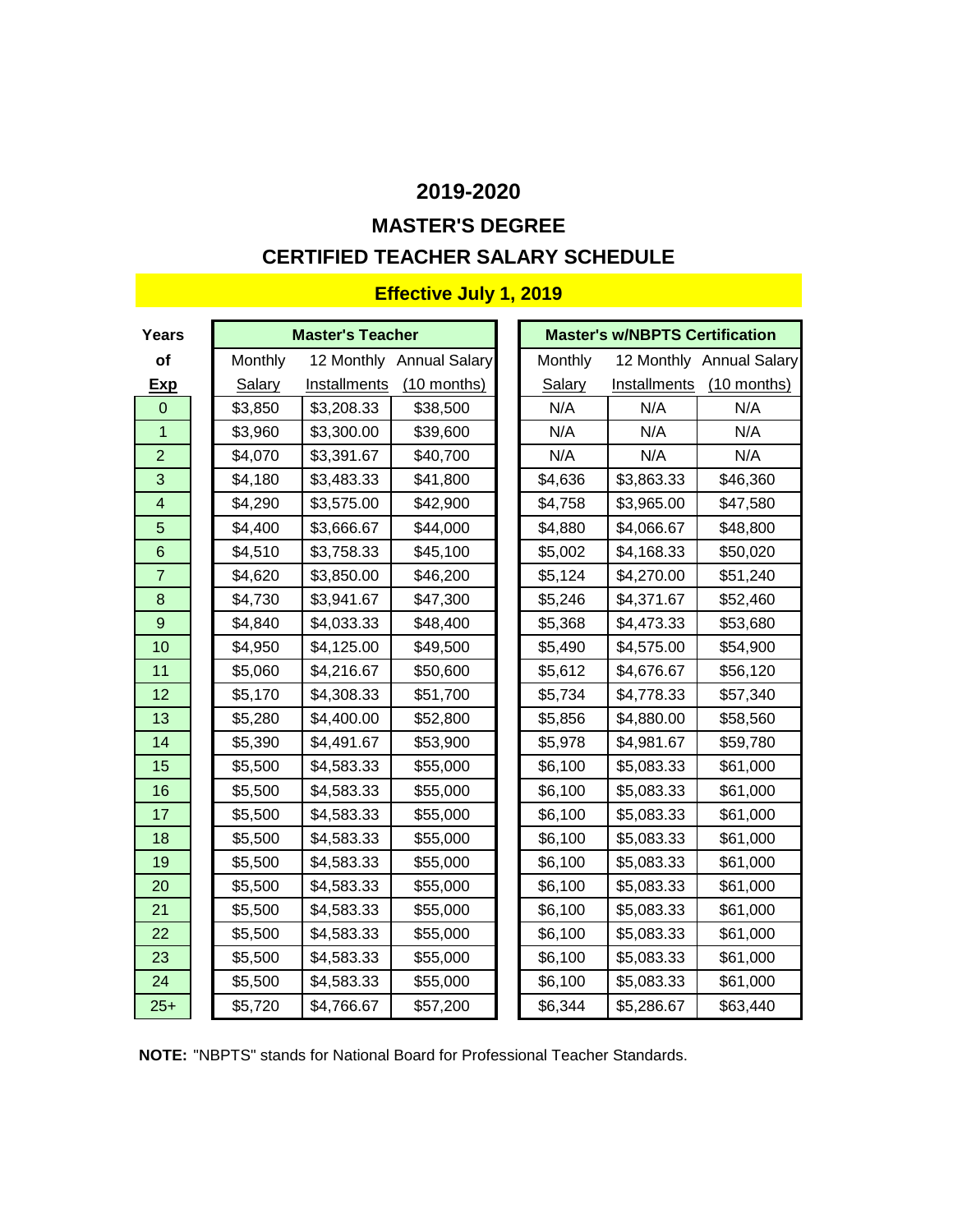#### **ADVANCED AND DOCTORAL DEGREE**

#### **TEACHER SALARY SCHEDULE**

### **Effective July 1, 2019**

|                         |         | <b>ADVANCED (SIXTH YEAR)</b> |         |                     | <b>DOCTORATE</b> |                    |              |                    |
|-------------------------|---------|------------------------------|---------|---------------------|------------------|--------------------|--------------|--------------------|
| <b>Years</b>            |         | Adv. Teacher                 |         | Adv. w/ NBPTS Cert. |                  | <b>PhD Teacher</b> |              | PhD w/ NBPTS Cert. |
| of                      | 10      | 12 Monthly                   | 10      | 12 Monthly          | 10               | 12 Monthly         | 10           | 12 Monthly         |
| <u>Exp</u>              | Month   | Installments                 | Month   | Installments        | Month            | Installments       | <b>Month</b> | Installments       |
| $\overline{0}$          | \$3,976 | \$3,313.33                   | N/A     | N/A                 | \$4,103          | \$3,419.17         | N/A          | N/A                |
| $\mathbf{1}$            | \$4,086 | \$3,405.00                   | N/A     | N/A                 | \$4,213          | \$3,510.83         | N/A          | N/A                |
| $\overline{2}$          | \$4,196 | \$3,496.67                   | N/A     | N/A                 | \$4,323          | \$3,602.50         | N/A          | N/A                |
| $\mathbf{3}$            | \$4,306 | \$3,588.33                   | \$4,762 | \$3,968.33          | \$4,433          | \$3,694.17         | \$4,889      | \$4,074.17         |
| $\overline{\mathbf{4}}$ | \$4,416 | \$3,680.00                   | \$4,884 | \$4,070.00          | \$4,543          | \$3,785.83         | \$5,011      | \$4,175.83         |
| 5                       | \$4,526 | \$3,771.67                   | \$5,006 | \$4,171.67          | \$4,653          | \$3,877.50         | \$5,133      | \$4,277.50         |
| $6\phantom{1}$          | \$4,636 | \$3,863.33                   | \$5,128 | \$4,273.33          | \$4,763          | \$3,969.17         | \$5,255      | \$4,379.17         |
| $\overline{7}$          | \$4,746 | \$3,955.00                   | \$5,250 | \$4,375.00          | \$4,873          | \$4,060.83         | \$5,377      | \$4,480.83         |
| $\boldsymbol{8}$        | \$4,856 | \$4,046.67                   | \$5,372 | \$4,476.67          | \$4,983          | \$4,152.50         | \$5,499      | \$4,582.50         |
| $\boldsymbol{9}$        | \$4,966 | \$4,138.33                   | \$5,494 | \$4,578.33          | \$5,093          | \$4,244.17         | \$5,621      | \$4,684.17         |
| 10                      | \$5,076 | \$4,230.00                   | \$5,616 | \$4,680.00          | \$5,203          | \$4,335.83         | \$5,743      | \$4,785.83         |
| 11                      | \$5,186 | \$4,321.67                   | \$5,738 | \$4,781.67          | \$5,313          | \$4,427.50         | \$5,865      | \$4,887.50         |
| 12                      | \$5,296 | \$4,413.33                   | \$5,860 | \$4,883.33          | \$5,423          | \$4,519.17         | \$5,987      | \$4,989.17         |
| 13                      | \$5,406 | \$4,505.00                   | \$5,982 | \$4,985.00          | \$5,533          | \$4,610.83         | \$6,109      | \$5,090.83         |
| 14                      | \$5,516 | \$4,596.67                   | \$6,104 | \$5,086.67          | \$5,643          | \$4,702.50         | \$6,231      | \$5,192.50         |
| 15                      | \$5,626 | \$4,688.33                   | \$6,226 | \$5,188.33          | \$5,753          | \$4,794.17         | \$6,353      | \$5,294.17         |
| 16                      | \$5,626 | \$4,688.33                   | \$6,226 | \$5,188.33          | \$5,753          | \$4,794.17         | \$6,353      | \$5,294.17         |
| 17                      | \$5,626 | \$4,688.33                   | \$6,226 | \$5,188.33          | \$5,753          | \$4,794.17         | \$6,353      | \$5,294.17         |
| 18                      | \$5,626 | \$4,688.33                   | \$6,226 | \$5,188.33          | \$5,753          | \$4,794.17         | \$6,353      | \$5,294.17         |
| 19                      | \$5,626 | \$4,688.33                   | \$6,226 | \$5,188.33          | \$5,753          | \$4,794.17         | \$6,353      | \$5,294.17         |
| 20                      | \$5,626 | \$4,688.33                   | \$6,226 | \$5,188.33          | \$5,753          | \$4,794.17         | \$6,353      | \$5,294.17         |
| 21                      | \$5,626 | \$4,688.33                   | \$6,226 | \$5,188.33          | \$5,753          | \$4,794.17         | \$6,353      | \$5,294.17         |
| 22                      | \$5,626 | \$4,688.33                   | \$6,226 | \$5,188.33          | \$5,753          | \$4,794.17         | \$6,353      | \$5,294.17         |
| 23                      | \$5,626 | \$4,688.33                   | \$6,226 | \$5,188.33          | \$5,753          | \$4,794.17         | \$6,353      | \$5,294.17         |
| 24                      | \$5,626 | \$4,688.33                   | \$6,226 | \$5,188.33          | \$5,753          | \$4,794.17         | \$6,353      | \$5,294.17         |
| $25+$                   | \$5,846 | \$4,871.67                   | \$6,470 | \$5,391.67          | \$5,973          | \$4,977.50         | \$6,597      | \$5,497.50         |

**NOTE:** "NBPTS" stands for National Board for Professional Teacher Standards.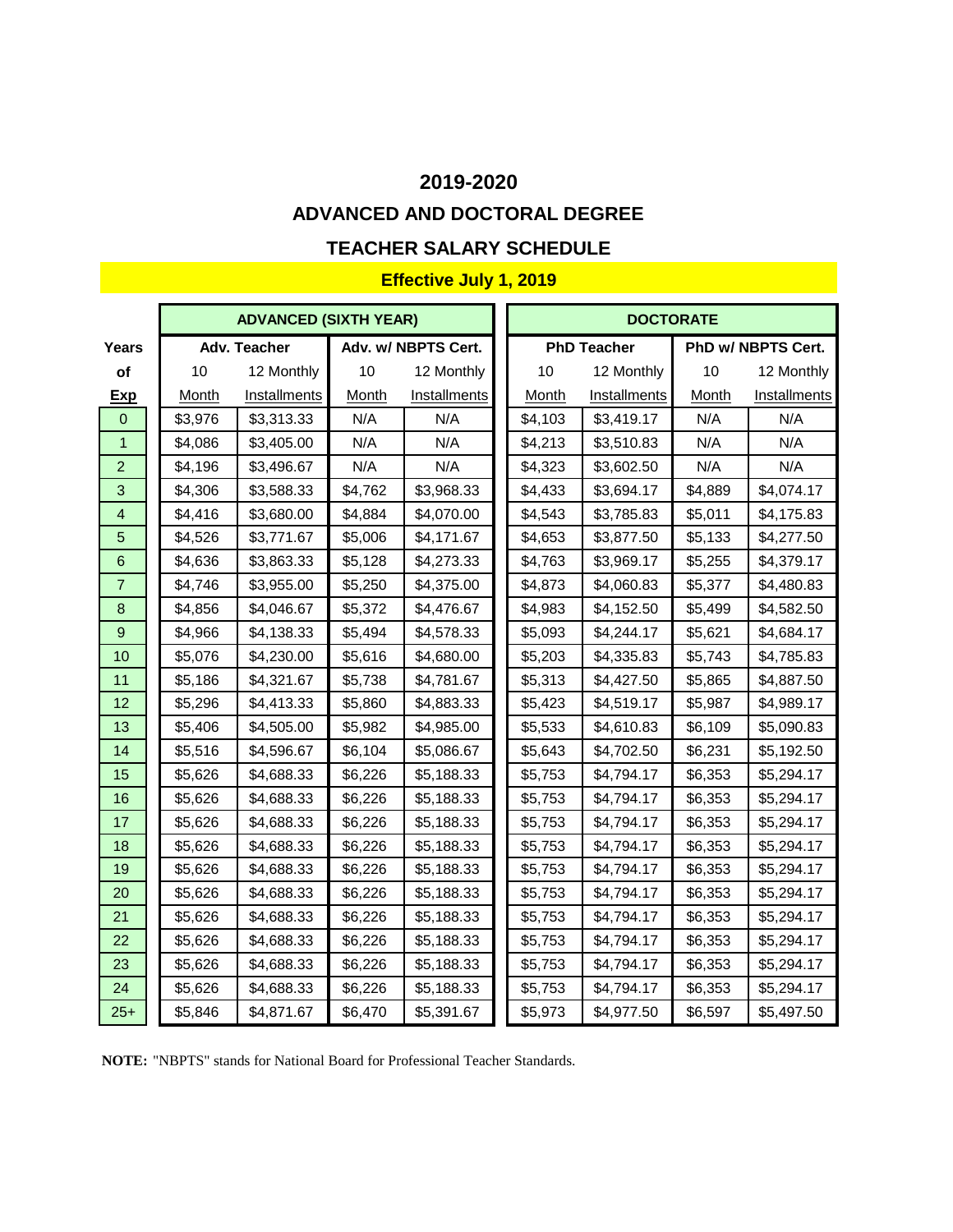## **CERTIFIED SALARY SCHEDULE BACHELOR'S DEGREE - INSTRUCTIONAL SUPPORT**

| Years                   |         | <b>Bachelor's Instructional Support</b> |                      |               | <b>Bachelor's w/ NBPTS Certification</b> |                      |
|-------------------------|---------|-----------------------------------------|----------------------|---------------|------------------------------------------|----------------------|
| <b>of</b>               | Monthly | 12 Monthly                              | <b>Annual Salary</b> | Monthly       | 12 Monthly                               | <b>Annual Salary</b> |
|                         |         |                                         |                      |               | Installments                             |                      |
| <b>Exp</b>              | Salary  | <b>Installments</b>                     | $(10$ months)        | <b>Salary</b> |                                          | $(10$ months)        |
| $\mathbf 0$             | \$3,500 | \$2,916.67                              | \$35,000             | N/A           | N/A                                      | N/A                  |
| $\overline{1}$          | \$3,600 | \$3,000.00                              | \$36,000             | N/A           | N/A                                      | N/A                  |
| $\overline{2}$          | \$3,700 | \$3,083.33                              | \$37,000             | N/A           | N/A                                      | N/A                  |
| 3                       | \$3,800 | \$3,166.67                              | \$38,000             | \$4,256       | \$3,546.67                               | \$42,560             |
| $\overline{\mathbf{4}}$ | \$3,900 | \$3,250.00                              | \$39,000             | \$4,368       | \$3,640.00                               | \$43,680             |
| 5                       | \$4,000 | \$3,333.33                              | \$40,000             | \$4,480       | \$3,733.33                               | \$44,800             |
| $6\phantom{1}6$         | \$4,100 | \$3,416.67                              | \$41,000             | \$4,592       | \$3,826.67                               | \$45,920             |
| $\overline{7}$          | \$4,200 | \$3,500.00                              | \$42,000             | \$4,704       | \$3,920.00                               | \$47,040             |
| 8                       | \$4,300 | \$3,583.33                              | \$43,000             | \$4,816       | \$4,013.33                               | \$48,160             |
| 9                       | \$4,400 | \$3,666.67                              | \$44,000             | \$4,928       | \$4,106.67                               | \$49,280             |
| 10                      | \$4,500 | \$3,750.00                              | \$45,000             | \$5,040       | \$4,200.00                               | \$50,400             |
| 11                      | \$4,600 | \$3,833.33                              | \$46,000             | \$5,152       | \$4,293.33                               | \$51,520             |
| 12                      | \$4,700 | \$3,916.67                              | \$47,000             | \$5,264       | \$4,386.67                               | \$52,640             |
| 13                      | \$4,800 | \$4,000.00                              | \$48,000             | \$5,376       | \$4,480.00                               | \$53,760             |
| 14                      | \$4,900 | \$4,083.33                              | \$49,000             | \$5,488       | \$4,573.33                               | \$54,880             |
| 15                      | \$5,000 | \$4,166.67                              | \$50,000             | \$5,600       | \$4,666.67                               | \$56,000             |
| 16                      | \$5,000 | \$4,166.67                              | \$50,000             | \$5,600       | \$4,666.67                               | \$56,000             |
| 17                      | \$5,000 | \$4,166.67                              | \$50,000             | \$5,600       | \$4,666.67                               | \$56,000             |
| 18                      | \$5,000 | \$4,166.67                              | \$50,000             | \$5,600       | \$4,666.67                               | \$56,000             |
| 19                      | \$5,000 | \$4,166.67                              | \$50,000             | \$5,600       | \$4,666.67                               | \$56,000             |
| 20                      | \$5,000 | \$4,166.67                              | \$50,000             | \$5,600       | \$4,666.67                               | \$56,000             |
| 21                      | \$5,000 | \$4,166.67                              | \$50,000             | \$5,600       | \$4,666.67                               | \$56,000             |
| 22                      | \$5,000 | \$4,166.67                              | \$50,000             | \$5,600       | \$4,666.67                               | \$56,000             |
| 23                      | \$5,000 | \$4,166.67                              | \$50,000             | \$5,600       | \$4,666.67                               | \$56,000             |
| 24                      | \$5,000 | \$4,166.67                              | \$50,000             | \$5,600       | \$4,666.67                               | \$56,000             |
| $25+$                   | \$5,200 | \$4,333.33                              | \$52,000             | \$5,824       | \$4,853.33                               | \$58,240             |

**NOTE:** "NBPTS" stands for National Board for Professional Teacher Standards.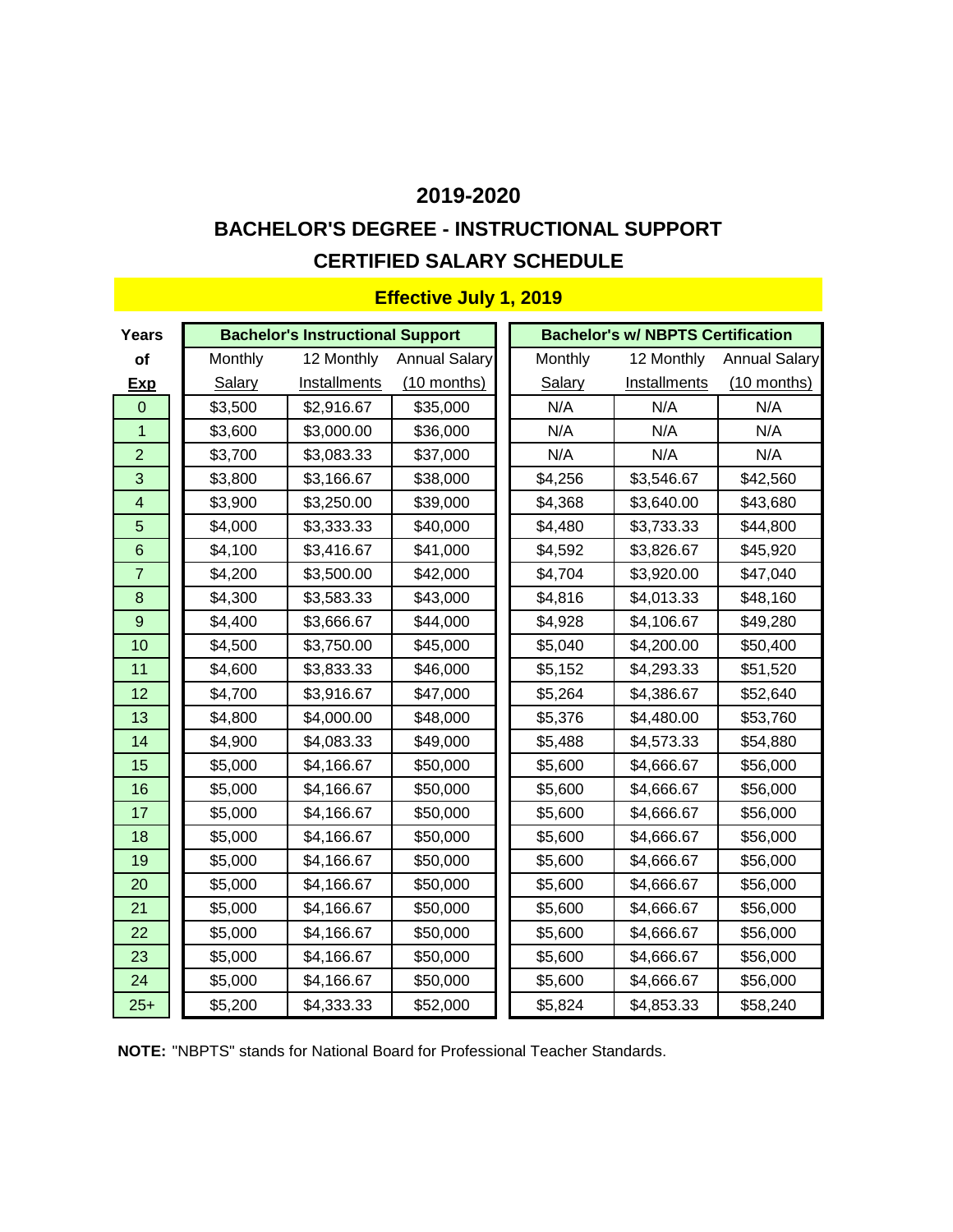# **MASTER'S DEGREE - INSTRUCTIONAL SUPPORT**

## **CERTIFIED SALARY SCHEDULE**

| <b>Years</b>            |         | <b>Master's Instructional Support</b> |                          |         | <b>Master's w/ NBPTS Certification</b> |                          |
|-------------------------|---------|---------------------------------------|--------------------------|---------|----------------------------------------|--------------------------|
| of                      | Monthly |                                       | 12 Monthly Annual Salary | Monthly |                                        | 12 Monthly Annual Salary |
| <b>Exp</b>              | Salary  | <b>Installments</b>                   | (10 months)              | Salary  | Installments                           | $(10$ months)            |
| $\mathbf 0$             | \$3,850 | \$3,208.33                            | \$38,500                 | N/A     | N/A                                    | N/A                      |
| $\overline{1}$          | \$3,960 | \$3,300.00                            | \$39,600                 | N/A     | N/A                                    | N/A                      |
| $\overline{2}$          | \$4,070 | \$3,391.67                            | \$40,700                 | N/A     | N/A                                    | N/A                      |
| 3                       | \$4,180 | \$3,483.33                            | \$41,800                 | \$4,636 | \$3,863.33                             | \$46,360                 |
| $\overline{\mathbf{4}}$ | \$4,290 | \$3,575.00                            | \$42,900                 | \$4,758 | \$3,965.00                             | \$47,580                 |
| 5                       | \$4,400 | \$3,666.67                            | \$44,000                 | \$4,880 | \$4,066.67                             | \$48,800                 |
| $6\phantom{1}$          | \$4,510 | \$3,758.33                            | \$45,100                 | \$5,002 | \$4,168.33                             | \$50,020                 |
| $\overline{7}$          | \$4,620 | \$3,850.00                            | \$46,200                 | \$5,124 | \$4,270.00                             | \$51,240                 |
| $\bf 8$                 | \$4,730 | \$3,941.67                            | \$47,300                 | \$5,246 | \$4,371.67                             | \$52,460                 |
| $\overline{9}$          | \$4,840 | \$4,033.33                            | \$48,400                 | \$5,368 | \$4,473.33                             | \$53,680                 |
| 10                      | \$4,950 | \$4,125.00                            | \$49,500                 | \$5,490 | \$4,575.00                             | \$54,900                 |
| 11                      | \$5,060 | \$4,216.67                            | \$50,600                 | \$5,612 | \$4,676.67                             | \$56,120                 |
| 12                      | \$5,170 | \$4,308.33                            | \$51,700                 | \$5,734 | \$4,778.33                             | \$57,340                 |
| 13                      | \$5,280 | \$4,400.00                            | \$52,800                 | \$5,856 | \$4,880.00                             | \$58,560                 |
| 14                      | \$5,390 | \$4,491.67                            | \$53,900                 | \$5,978 | \$4,981.67                             | \$59,780                 |
| 15                      | \$5,500 | \$4,583.33                            | \$55,000                 | \$6,100 | \$5,083.33                             | \$61,000                 |
| 16                      | \$5,500 | \$4,583.33                            | \$55,000                 | \$6,100 | \$5,083.33                             | \$61,000                 |
| 17                      | \$5,500 | \$4,583.33                            | \$55,000                 | \$6,100 | \$5,083.33                             | \$61,000                 |
| 18                      | \$5,500 | \$4,583.33                            | \$55,000                 | \$6,100 | \$5,083.33                             | \$61,000                 |
| 19                      | \$5,500 | \$4,583.33                            | \$55,000                 | \$6,100 | \$5,083.33                             | \$61,000                 |
| 20                      | \$5,500 | \$4,583.33                            | \$55,000                 | \$6,100 | \$5,083.33                             | \$61,000                 |
| 21                      | \$5,500 | \$4,583.33                            | \$55,000                 | \$6,100 | \$5,083.33                             | \$61,000                 |
| 22                      | \$5,500 | \$4,583.33                            | \$55,000                 | \$6,100 | \$5,083.33                             | \$61,000                 |
| 23                      | \$5,500 | \$4,583.33                            | \$55,000                 | \$6,100 | \$5,083.33                             | \$61,000                 |
| 24                      | \$5,500 | \$4,583.33                            | \$55,000                 | \$6,100 | \$5,083.33                             | \$61,000                 |
| $25+$                   | \$5,720 | \$4,766.67                            | \$57,200                 | \$6,344 | \$5,286.67                             | \$63,440                 |

**NOTE:** "NBPTS" stands for National Board for Professional Teacher Standards.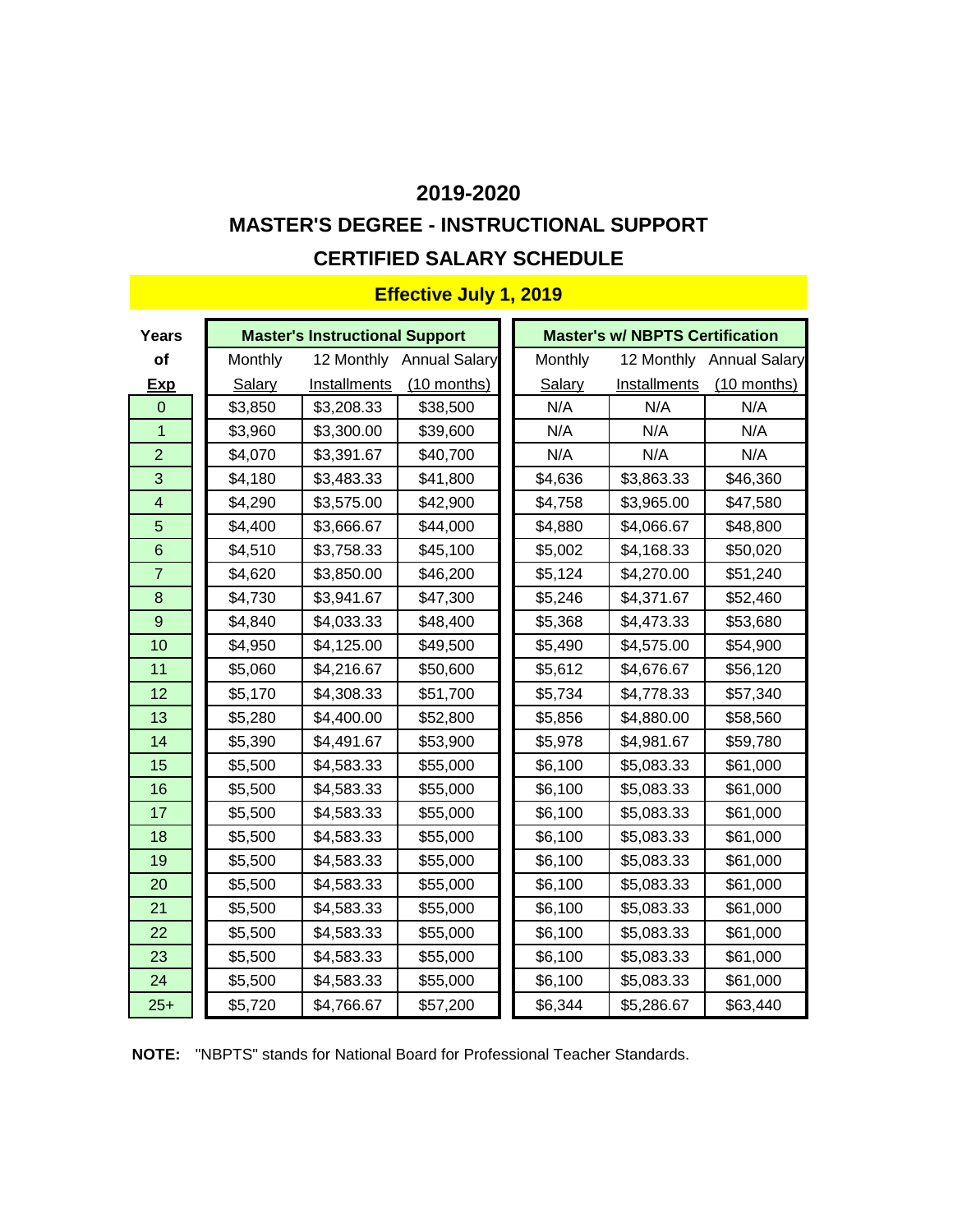## **ADVANCED AND DOCTORAL DEGREED**

### **INSTRUCTIONAL SUPPORT SALARY SCHEDULE**

#### **Effective July 1, 2019**

|                |              | <b>ADVANCED (SIXTH YEAR)</b> |         |                     |         | <b>DOCTORATE</b>        |         |                    |
|----------------|--------------|------------------------------|---------|---------------------|---------|-------------------------|---------|--------------------|
| Years          |              | Adv. Ins. Support            |         | Adv. w/ NBPTS Cert. |         | <b>PhD Ins. Support</b> |         | PhD w/ NBPTS Cert. |
| of             | 10           | 12 Monthly                   | 10      | 12 Monthly          | 10      | 12 Monthly              | 10      | 12 Monthly         |
| <u>Exp</u>     | <b>Month</b> | Installments                 | Month   | Installments        | Month   | <b>Installments</b>     | Month   | Installments       |
| $\overline{0}$ | \$3,976      | \$3,313.33                   | N/A     | N/A                 | \$4,103 | \$3,419.17              | N/A     | N/A                |
| $\mathbf{1}$   | \$4,086      | \$3,405.00                   | N/A     | N/A                 | \$4,213 | \$3,510.83              | N/A     | N/A                |
| $\overline{2}$ | \$4,196      | \$3,496.67                   | N/A     | N/A                 | \$4,323 | \$3,602.50              | N/A     | N/A                |
| $\mathbf{3}$   | \$4,306      | \$3,588.33                   | \$4,762 | \$3,968.33          | \$4,433 | \$3,694.17              | \$4,889 | \$4,074.17         |
| 4              | \$4,416      | \$3,680.00                   | \$4,884 | \$4,070.00          | \$4,543 | \$3,785.83              | \$5,011 | \$4,175.83         |
| $\overline{5}$ | \$4,526      | \$3,771.67                   | \$5,006 | \$4,171.67          | \$4,653 | \$3,877.50              | \$5,133 | \$4,277.50         |
| $\,6\,$        | \$4,636      | \$3,863.33                   | \$5,128 | \$4,273.33          | \$4,763 | \$3,969.17              | \$5,255 | \$4,379.17         |
| $\overline{7}$ | \$4,746      | \$3,955.00                   | \$5,250 | \$4,375.00          | \$4,873 | \$4,060.83              | \$5,377 | \$4,480.83         |
| $\bf 8$        | \$4,856      | \$4,046.67                   | \$5,372 | \$4,476.67          | \$4,983 | \$4,152.50              | \$5,499 | \$4,582.50         |
| $\overline{9}$ | \$4,966      | \$4,138.33                   | \$5,494 | \$4,578.33          | \$5,093 | \$4,244.17              | \$5,621 | \$4,684.17         |
| 10             | \$5,076      | \$4,230.00                   | \$5,616 | \$4,680.00          | \$5,203 | \$4,335.83              | \$5,743 | \$4,785.83         |
| 11             | \$5,186      | \$4,321.67                   | \$5,738 | \$4,781.67          | \$5,313 | \$4,427.50              | \$5,865 | \$4,887.50         |
| 12             | \$5,296      | \$4,413.33                   | \$5,860 | \$4,883.33          | \$5,423 | \$4,519.17              | \$5,987 | \$4,989.17         |
| 13             | \$5,406      | \$4,505.00                   | \$5,982 | \$4,985.00          | \$5,533 | \$4,610.83              | \$6,109 | \$5,090.83         |
| 14             | \$5,516      | \$4,596.67                   | \$6,104 | \$5,086.67          | \$5,643 | \$4,702.50              | \$6,231 | \$5,192.50         |
| 15             | \$5,626      | \$4,688.33                   | \$6,226 | \$5,188.33          | \$5,753 | \$4,794.17              | \$6,353 | \$5,294.17         |
| 16             | \$5,626      | \$4,688.33                   | \$6,226 | \$5,188.33          | \$5,753 | \$4,794.17              | \$6,353 | \$5,294.17         |
| 17             | \$5,626      | \$4,688.33                   | \$6,226 | \$5,188.33          | \$5,753 | \$4,794.17              | \$6,353 | \$5,294.17         |
| 18             | \$5,626      | \$4,688.33                   | \$6,226 | \$5,188.33          | \$5,753 | \$4,794.17              | \$6,353 | \$5,294.17         |
| 19             | \$5,626      | \$4,688.33                   | \$6,226 | \$5,188.33          | \$5,753 | \$4,794.17              | \$6,353 | \$5,294.17         |
| 20             | \$5,626      | \$4,688.33                   | \$6,226 | \$5,188.33          | \$5,753 | \$4,794.17              | \$6,353 | \$5,294.17         |
| 21             | \$5,626      | \$4,688.33                   | \$6,226 | \$5,188.33          | \$5,753 | \$4,794.17              | \$6,353 | \$5,294.17         |
| 22             | \$5,626      | \$4,688.33                   | \$6,226 | \$5,188.33          | \$5,753 | \$4,794.17              | \$6,353 | \$5,294.17         |
| 23             | \$5,626      | \$4,688.33                   | \$6,226 | \$5,188.33          | \$5,753 | \$4,794.17              | \$6,353 | \$5,294.17         |
| 24             | \$5,626      | \$4,688.33                   | \$6,226 | \$5,188.33          | \$5,753 | \$4,794.17              | \$6,353 | \$5,294.17         |
| $25+$          | \$5,846      | \$4,871.67                   | \$6,470 | \$5,391.67          | \$5,973 | \$4,977.50              | \$6,597 | \$5,497.50         |

**NOTE:** "NBPTS" stands for National Board for Professional Teacher Standards.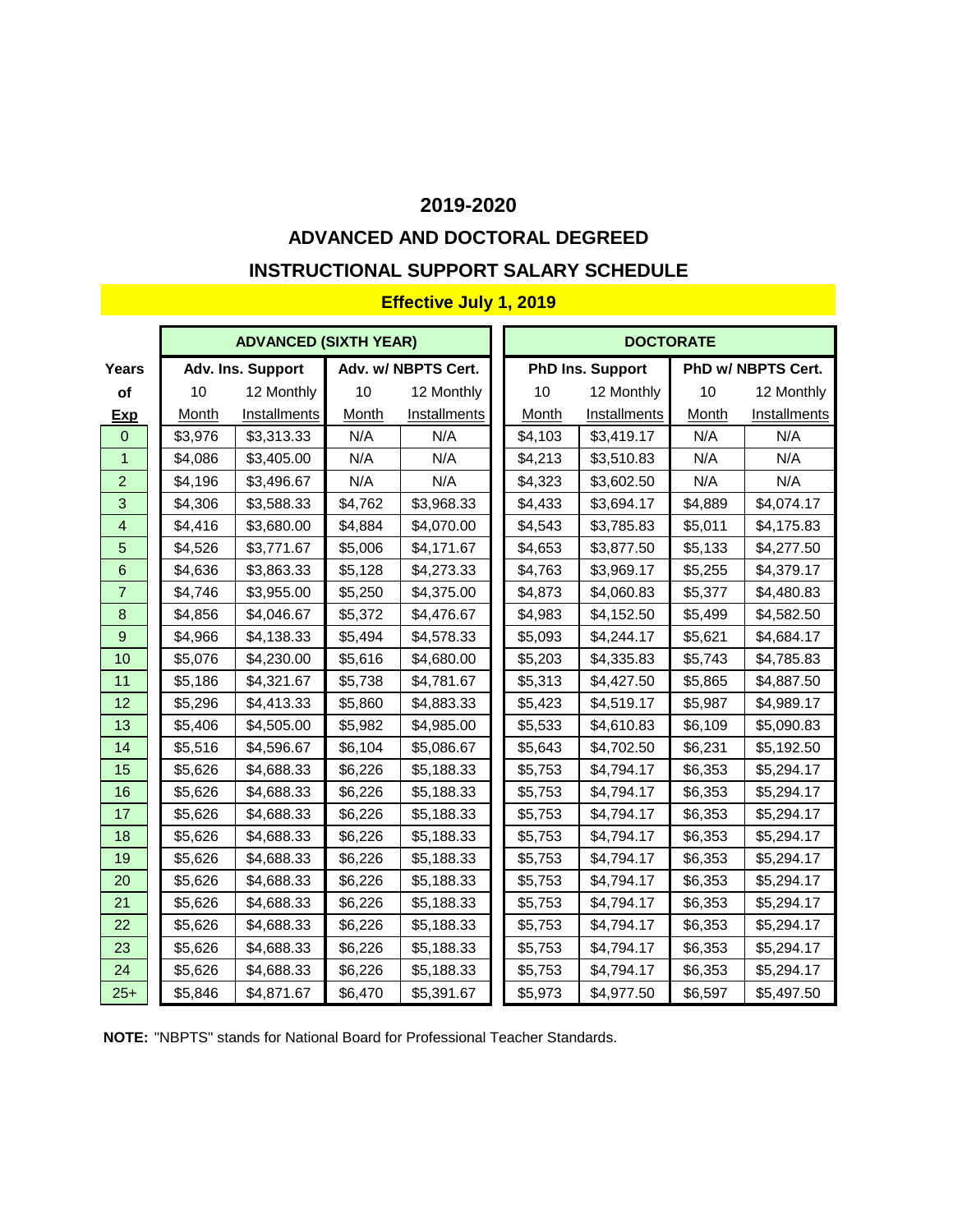## **DAILY RATE SCHEDULES**

#### **DAILY RATES FOR TEACHERS AND SUPPORT SERVICE PERSONNEL**

#### **(Based on 21.5 Days)**

### **Effective July 1, 2019**

| Years            |          | <b>Bachelor's Degree</b>     |          | <b>Master's Degree</b> |          | <b>Advanced Degree</b> | <b>Doctorate Degree</b> |                      |  |
|------------------|----------|------------------------------|----------|------------------------|----------|------------------------|-------------------------|----------------------|--|
| of               |          | Bachelor's                   |          | Master's               |          | Advanced               |                         | Doctorate            |  |
| <b>Exp</b>       |          | <b>Bachelor's with NBPTS</b> | Master's | with NBPTS             | Advanced | with NBPTS             |                         | Doctorate with NBPTS |  |
| $\Omega$         | \$162.79 | N/A                          | \$179.07 | N/A                    | \$184.93 | N/A                    | \$190.84                | N/A                  |  |
| $\mathbf{1}$     | \$167.44 | N/A                          | \$184.19 | N/A                    | \$190.05 | N/A                    | \$195.95                | N/A                  |  |
| $\overline{2}$   | \$172.09 | N/A                          | \$189.30 | N/A                    | \$195.16 | N/A                    | \$201.07                | N/A                  |  |
| 3                | \$176.74 | \$197.95                     | \$194.42 | \$215.63               | \$200.28 | \$221.49               | \$206.19                | \$227.40             |  |
| $\overline{4}$   | \$181.40 | \$203.16                     | \$199.53 | \$221.30               | \$205.40 | \$227.16               | \$211.30                | \$233.07             |  |
| $\overline{5}$   | \$186.05 | \$208.37                     | \$204.65 | \$226.98               | \$210.51 | \$232.84               | \$216.42                | \$238.74             |  |
| 6                | \$190.70 | \$213.58                     | \$209.77 | \$232.65               | \$215.63 | \$238.51               | \$221.53                | \$244.42             |  |
| $\overline{7}$   | \$195.35 | \$218.79                     | \$214.88 | \$238.33               | \$220.74 | \$244.19               | \$226.65                | \$250.09             |  |
| 8                | \$200.00 | \$224.00                     | \$220.00 | \$244.00               | \$225.86 | \$249.86               | \$231.77                | \$255.77             |  |
| $\boldsymbol{9}$ | \$204.65 | \$229.21                     | \$225.12 | \$249.67               | \$230.98 | \$255.53               | \$236.88                | \$261.44             |  |
| 10               | \$209.30 | \$234.42                     | \$230.23 | \$255.35               | \$236.09 | \$261.21               | \$242.00                | \$267.12             |  |
| 11               | \$213.95 | \$239.63                     | \$235.35 | \$261.02               | \$241.21 | \$266.88               | \$247.12                | \$272.79             |  |
| 12               | \$218.60 | \$244.84                     | \$240.47 | \$266.70               | \$246.33 | \$272.56               | \$252.23                | \$278.47             |  |
| 13               | \$223.26 | \$250.05                     | \$245.58 | \$272.37               | \$251.44 | \$278.23               | \$257.35                | \$284.14             |  |
| 14               | \$227.91 | \$255.26                     | \$250.70 | \$278.05               | \$256.56 | \$283.91               | \$262.47                | \$289.81             |  |
| 15               | \$232.56 | \$260.47                     | \$255.81 | \$283.72               | \$261.67 | \$289.58               | \$267.58                | \$295.49             |  |
| 16               | \$232.56 | \$260.47                     | \$255.81 | \$283.72               | \$261.67 | \$289.58               | \$267.58                | \$295.49             |  |
| 17               | \$232.56 | \$260.47                     | \$255.81 | \$283.72               | \$261.67 | \$289.58               | \$267.58                | \$295.49             |  |
| 18               | \$232.56 | \$260.47                     | \$255.81 | \$283.72               | \$261.67 | \$289.58               | \$267.58                | \$295.49             |  |
| 19               | \$232.56 | \$260.47                     | \$255.81 | \$283.72               | \$261.67 | \$289.58               | \$267.58                | \$295.49             |  |
| 20               | \$232.56 | \$260.47                     | \$255.81 | \$283.72               | \$261.67 | \$289.58               | \$267.58                | \$295.49             |  |
| 21               | \$232.56 | \$260.47                     | \$255.81 | \$283.72               | \$261.67 | \$289.58               | \$267.58                | \$295.49             |  |
| 22               | \$232.56 | \$260.47                     | \$255.81 | \$283.72               | \$261.67 | \$289.58               | \$267.58                | \$295.49             |  |
| 23               | \$232.56 | \$260.47                     | \$255.81 | \$283.72               | \$261.67 | \$289.58               | \$267.58                | \$295.49             |  |
| 24               | \$232.56 | \$260.47                     | \$255.81 | \$283.72               | \$261.67 | \$289.58               | \$267.58                | \$295.49             |  |
| $25+$            | \$241.86 | \$270.88                     | \$266.05 | \$295.07               | \$271.91 | \$300.93               | \$277.81                | \$306.84             |  |

**NOTE:** "NBPTS" stands for National Board for Professional Teacher Standards.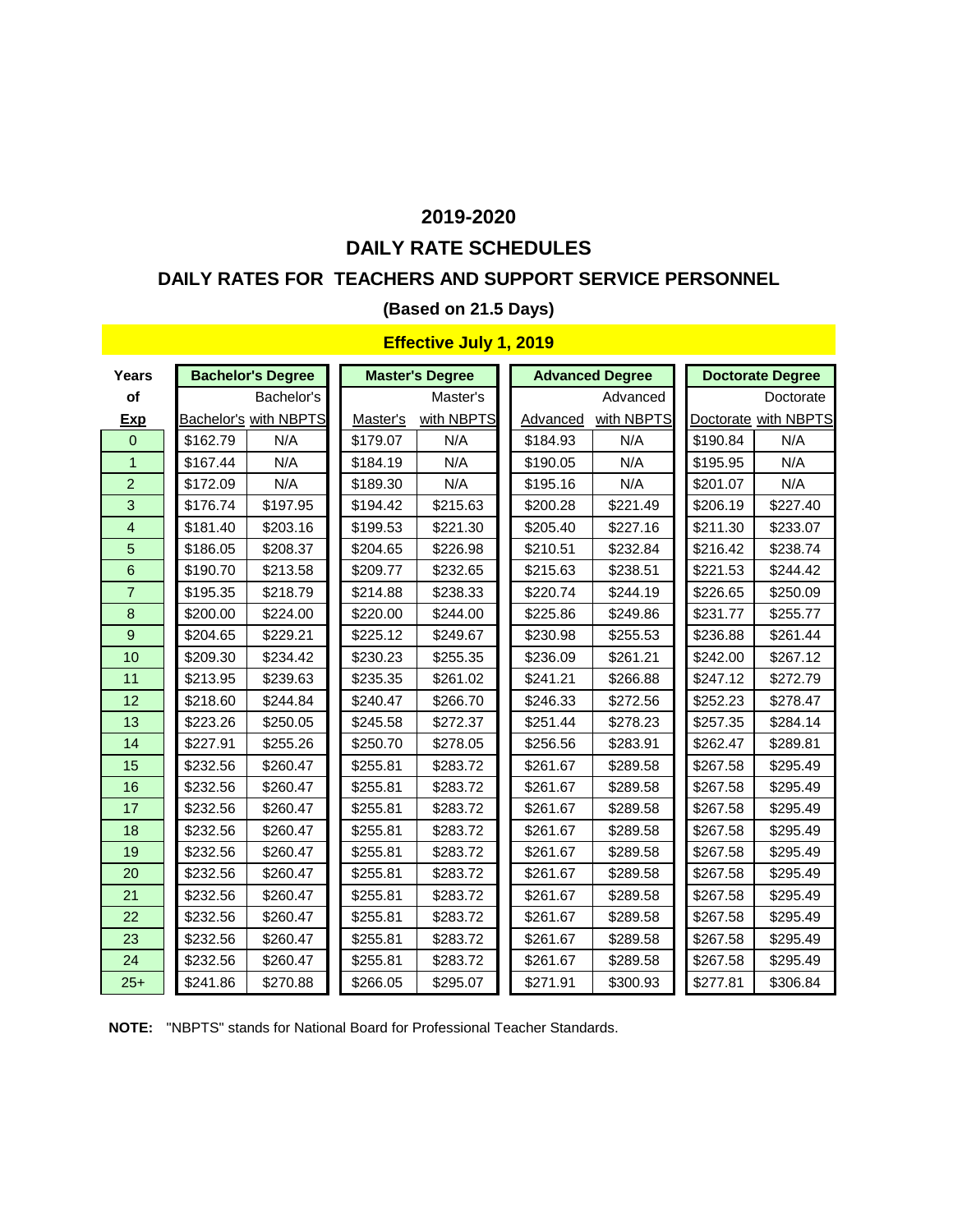## **SCHOOL PSYCHOLOGIST SALARY SCHEDULE**

## (INCLUDING MASTER'S LEVEL SPEECH-LANGUAGE PATHOLOGISTS

#### AND MASTER'S LEVEL AUDIOLOGISTS)

| <b>Years</b>   |               | <b>Master's</b> |         | <b>Advanced</b> |               | <b>Doctorate</b>    |
|----------------|---------------|-----------------|---------|-----------------|---------------|---------------------|
| οf             | Monthly       | 12 Monthly      | Monthly | 12 Monthly      | Monthly       | 12 Monthly          |
| <u>Exp</u>     | <b>Salary</b> | Installments    | Salary  | Installments    | <b>Salary</b> | <b>Installments</b> |
| $\overline{0}$ | \$4,400       | \$3,666.67      | \$4,526 | \$3,771.67      | \$4,653       | \$3,877.50          |
| 1              | \$4,510       | \$3,758.33      | \$4,636 | \$3,863.33      | \$4,763       | \$3,969.17          |
| $\overline{2}$ | \$4,620       | \$3,850.00      | \$4,746 | \$3,955.00      | \$4,873       | \$4,060.83          |
| 3              | \$4,730       | \$3,941.67      | \$4,856 | \$4,046.67      | \$4,983       | \$4,152.50          |
| 4              | \$4,840       | \$4,033.33      | \$4,966 | \$4,138.33      | \$5,093       | \$4,244.17          |
| 5              | \$4,950       | \$4,125.00      | \$5,076 | \$4,230.00      | \$5,203       | \$4,335.83          |
| 6              | \$5,060       | \$4,216.67      | \$5,186 | \$4,321.67      | \$5,313       | \$4,427.50          |
| $\overline{7}$ | \$5,170       | \$4,308.33      | \$5,296 | \$4,413.33      | \$5,423       | \$4,519.17          |
| 8              | \$5,280       | \$4,400.00      | \$5,406 | \$4,505.00      | \$5,533       | \$4,610.83          |
| 9              | \$5,390       | \$4,491.67      | \$5,516 | \$4,596.67      | \$5,643       | \$4,702.50          |
| 10             | \$5,500       | \$4,583.33      | \$5,626 | \$4,688.33      | \$5,753       | \$4,794.17          |
| 11             | \$5,500       | \$4,583.33      | \$5,626 | \$4,688.33      | \$5,753       | \$4,794.17          |
| 12             | \$5,500       | \$4,583.33      | \$5,626 | \$4,688.33      | \$5,753       | \$4,794.17          |
| 13             | \$5,500       | \$4,583.33      | \$5,626 | \$4,688.33      | \$5,753       | \$4,794.17          |
| 14             | \$5,500       | \$4,583.33      | \$5,626 | \$4,688.33      | \$5,753       | \$4,794.17          |
| 15             | \$5,500       | \$4,583.33      | \$5,626 | \$4,688.33      | \$5,753       | \$4,794.17          |
| 16             | \$5,500       | \$4,583.33      | \$5,626 | \$4,688.33      | \$5,753       | \$4,794.17          |
| 17             | \$5,500       | \$4,583.33      | \$5,626 | \$4,688.33      | \$5,753       | \$4,794.17          |
| 18             | \$5,500       | \$4,583.33      | \$5,626 | \$4,688.33      | \$5,753       | \$4,794.17          |
| 19             | \$5,500       | \$4,583.33      | \$5,626 | \$4,688.33      | \$5,753       | \$4,794.17          |
| 20             | \$5,720       | \$4,766.67      | \$5,846 | \$4,871.67      | \$5,973       | \$4,977.50          |
| 21             | \$5,720       | \$4,766.67      | \$5,846 | \$4,871.67      | \$5,973       | \$4,977.50          |
| 22             | \$5,720       | \$4,766.67      | \$5,846 | \$4,871.67      | \$5,973       | \$4,977.50          |
| 23             | \$5,720       | \$4,766.67      | \$5,846 | \$4,871.67      | \$5,973       | \$4,977.50          |
| 24             | \$5,720       | \$4,766.67      | \$5,846 | \$4,871.67      | \$5,973       | \$4,977.50          |
| $25+$          | \$6,149       | \$5,124.17      | \$6,275 | \$5,229.17      | \$6,402       | \$5,335.00          |

**NOTE:** Speech-language pathologists and audiologists who are not certified at the master's let their field are to be paid on the teacher salary schedule according to their highest level of certification.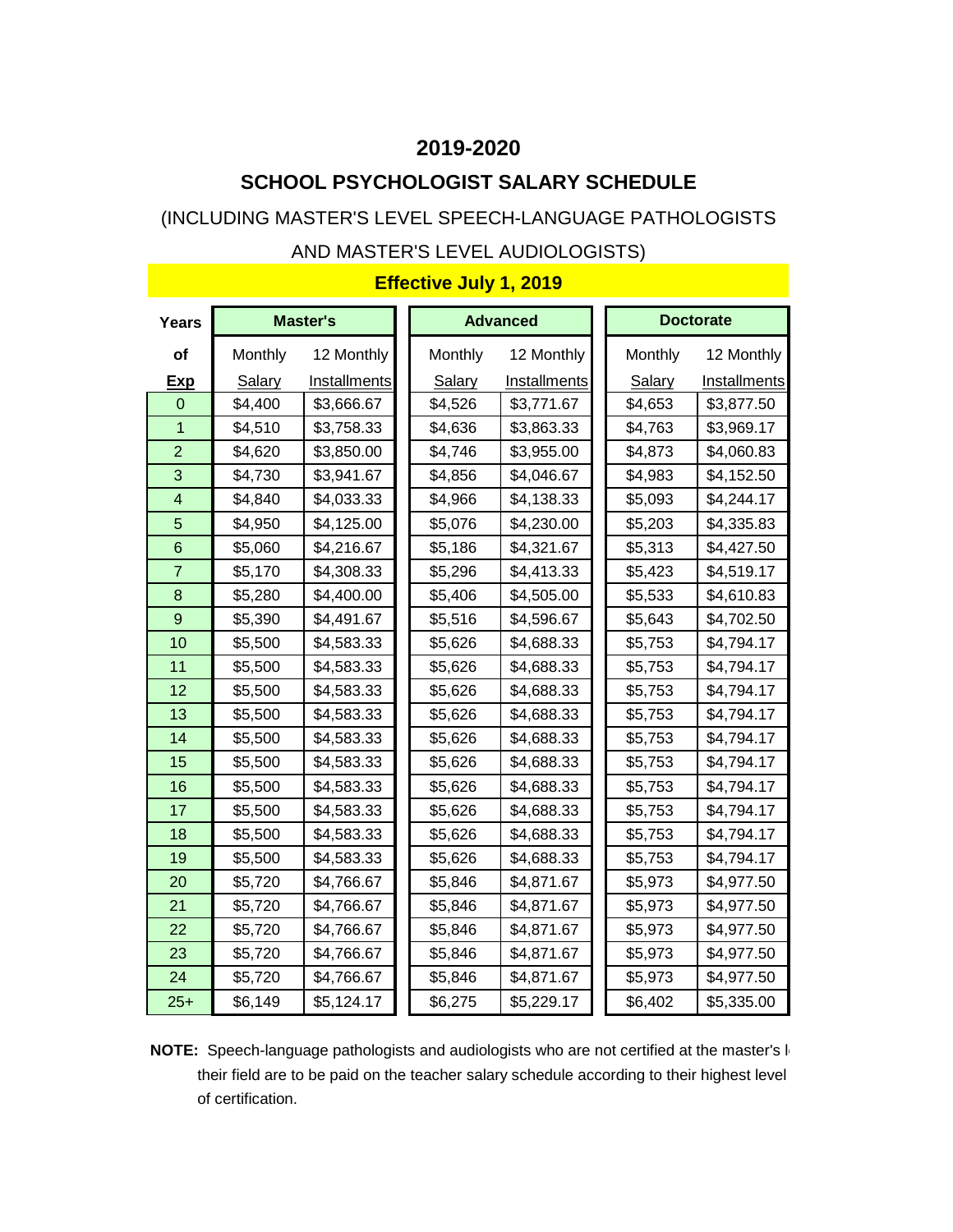# **DAILY RATES FOR SCHOOL PSYCHOLOGISTS**

Including Masters Level Speech-Language Pathologists

and Masters Level Audiologists

## **(Based on 21.5 Days)**

| <b>YEARS OF</b>         | <b>BASE</b>   |                | <b>Psychologists</b> |                  |
|-------------------------|---------------|----------------|----------------------|------------------|
| <b>EXP</b>              | <b>SALARY</b> | <b>Masters</b> | <b>Advanced</b>      | <b>Doctorate</b> |
| $\overline{0}$          | \$4,400       | \$204.65       | \$210.51             | \$216.42         |
| $\overline{1}$          | \$4,510       | \$209.77       | \$215.63             | \$221.53         |
| $\overline{2}$          | \$4,620       | \$214.88       | \$220.74             | \$226.65         |
| 3                       | \$4,730       | \$220.00       | \$225.86             | \$231.77         |
| $\overline{\mathbf{4}}$ | \$4,840       | \$225.12       | \$230.98             | \$236.88         |
| 5                       | \$4,950       | \$230.23       | \$236.09             | \$242.00         |
| $6\phantom{1}$          | \$5,060       | \$235.35       | \$241.21             | \$247.12         |
| $\overline{7}$          | \$5,170       | \$240.47       | \$246.33             | \$252.23         |
| 8                       | \$5,280       | \$245.58       | \$251.44             | \$257.35         |
| 9                       | \$5,390       | \$250.70       | \$256.56             | \$262.47         |
| 10                      | \$5,500       | \$255.81       | \$261.67             | \$267.58         |
| 11                      | \$5,500       | \$255.81       | \$261.67             | \$267.58         |
| 12                      | \$5,500       | \$255.81       | \$261.67             | \$267.58         |
| 13                      | \$5,500       | \$255.81       | \$261.67             | \$267.58         |
| 14                      | \$5,500       | \$255.81       | \$261.67             | \$267.58         |
| 15                      | \$5,500       | \$255.81       | \$261.67             | \$267.58         |
| 16                      | \$5,500       | \$255.81       | \$261.67             | \$267.58         |
| 17                      | \$5,500       | \$255.81       | \$261.67             | \$267.58         |
| 18                      | \$5,500       | \$255.81       | \$261.67             | \$267.58         |
| 19                      | \$5,500       | \$255.81       | \$261.67             | \$267.58         |
| 20                      | \$5,720       | \$266.05       | \$271.91             | \$277.81         |
| 21                      | \$5,720       | \$266.05       | \$271.91             | \$277.81         |
| 22                      | \$5,720       | \$266.05       | \$271.91             | \$277.81         |
| 23                      | \$5,720       | \$266.05       | \$271.91             | \$277.81         |
| 24                      | \$5,720       | \$266.05       | \$271.91             | \$277.81         |
| $25+$                   | \$6,149       | \$286.00       | \$291.86             | \$297.77         |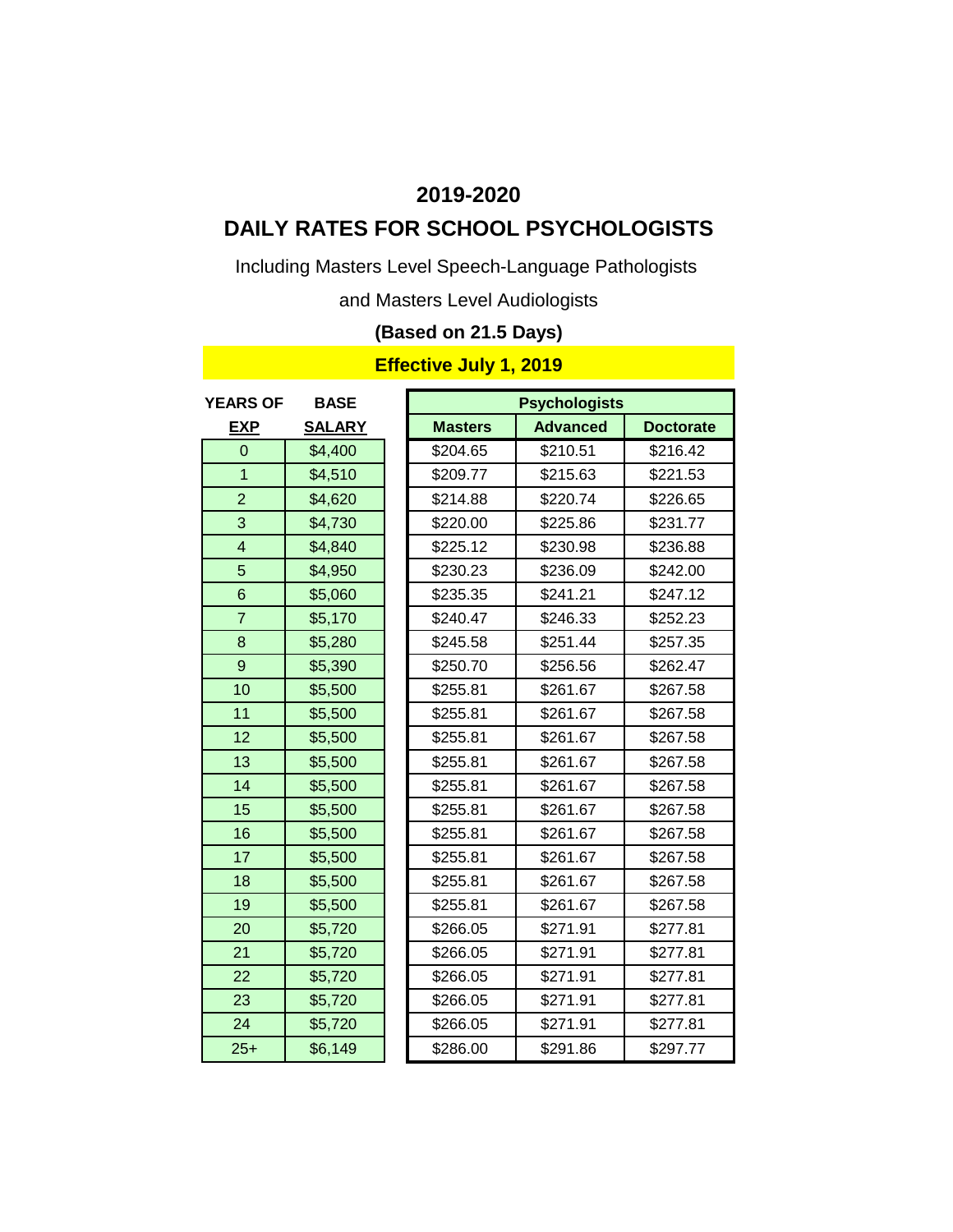## **ASSISTANT PRINCIPALS**

## **SALARY SCHEDULE**

## **Effective July 1, 2019**

| <b>Years</b>            |              |                      |              |                      |              | Assist. Principals (MASTER) Assist. Principals (ADVANCED)Assist. Principals (DOCTORATE) |
|-------------------------|--------------|----------------------|--------------|----------------------|--------------|-----------------------------------------------------------------------------------------|
| of                      | 10           | <b>Annual Salary</b> | 10           | <b>Annual Salary</b> | 10           | <b>Annual Salary</b>                                                                    |
| <u>Exp</u>              | <b>Month</b> | $(10$ months)        | <b>Month</b> | $(10$ months)        | <b>Month</b> | $(10$ months)                                                                           |
| $\mathbf 0$             | \$4,165      | \$41,650             | \$4,291      | \$42,910             | \$4,418      | \$44,180                                                                                |
| $\mathbf 1$             | \$4,284      | \$42,840             | \$4,410      | \$44,100             | \$4,537      | \$45,370                                                                                |
| $\overline{2}$          | \$4,403      | \$44,030             | \$4,529      | \$45,290             | \$4,656      | \$46,560                                                                                |
| 3                       | \$4,522      | \$45,220             | \$4,648      | \$46,480             | \$4,775      | \$47,750                                                                                |
| $\overline{\mathbf{4}}$ | \$4,641      | \$46,410             | \$4,767      | \$47,670             | \$4,894      | \$48,940                                                                                |
| 5                       | \$4,760      | \$47,600             | \$4,886      | \$48,860             | \$5,013      | \$50,130                                                                                |
| $\,6$                   | \$4,879      | \$48,790             | \$5,005      | \$50,050             | \$5,132      | \$51,320                                                                                |
| $\overline{7}$          | \$4,998      | \$49,980             | \$5,124      | \$51,240             | \$5,251      | \$52,510                                                                                |
| $\bf 8$                 | \$5,117      | \$51,170             | \$5,243      | \$52,430             | \$5,370      | \$53,700                                                                                |
| $9$                     | \$5,236      | \$52,360             | \$5,362      | \$53,620             | \$5,489      | \$54,890                                                                                |
| 10                      | \$5,355      | \$53,550             | \$5,481      | \$54,810             | \$5,608      | \$56,080                                                                                |
| 11                      | \$5,474      | \$54,740             | \$5,600      | \$56,000             | \$5,727      | \$57,270                                                                                |
| 12                      | \$5,593      | \$55,930             | \$5,719      | \$57,190             | \$5,846      | \$58,460                                                                                |
| 13                      | \$5,712      | \$57,120             | \$5,838      | \$58,380             | \$5,965      | \$59,650                                                                                |
| 14                      | \$5,831      | \$58,310             | \$5,957      | \$59,570             | \$6,084      | \$60,840                                                                                |
| 15                      | \$5,950      | \$59,500             | \$6,076      | \$60,760             | \$6,203      | \$62,030                                                                                |
| 16                      | \$5,950      | \$59,500             | \$6,076      | \$60,760             | \$6,203      | \$62,030                                                                                |
| 17                      | \$5,950      | \$59,500             | \$6,076      | \$60,760             | \$6,203      | \$62,030                                                                                |
| 18                      | \$5,950      | \$59,500             | \$6,076      | \$60,760             | \$6,203      | \$62,030                                                                                |
| 19                      | \$5,950      | \$59,500             | \$6,076      | \$60,760             | \$6,203      | \$62,030                                                                                |
| 20                      | \$5,950      | \$59,500             | \$6,076      | \$60,760             | \$6,203      | \$62,030                                                                                |
| 21                      | \$5,950      | \$59,500             | \$6,076      | \$60,760             | \$6,203      | \$62,030                                                                                |
| 22                      | \$5,950      | \$59,500             | \$6,076      | \$60,760             | \$6,203      | \$62,030                                                                                |
| 23                      | \$5,950      | \$59,500             | \$6,076      | \$60,760             | \$6,203      | \$62,030                                                                                |
| 24                      | \$5,950      | \$59,500             | \$6,076      | \$60,760             | \$6,203      | \$62,030                                                                                |
| $25+$                   | \$6,188      | \$61,880             | \$6,314      | \$63,140             | \$6,441      | \$64,410                                                                                |

**NOTE:** Assistant Principals no longer qualifies for Longevity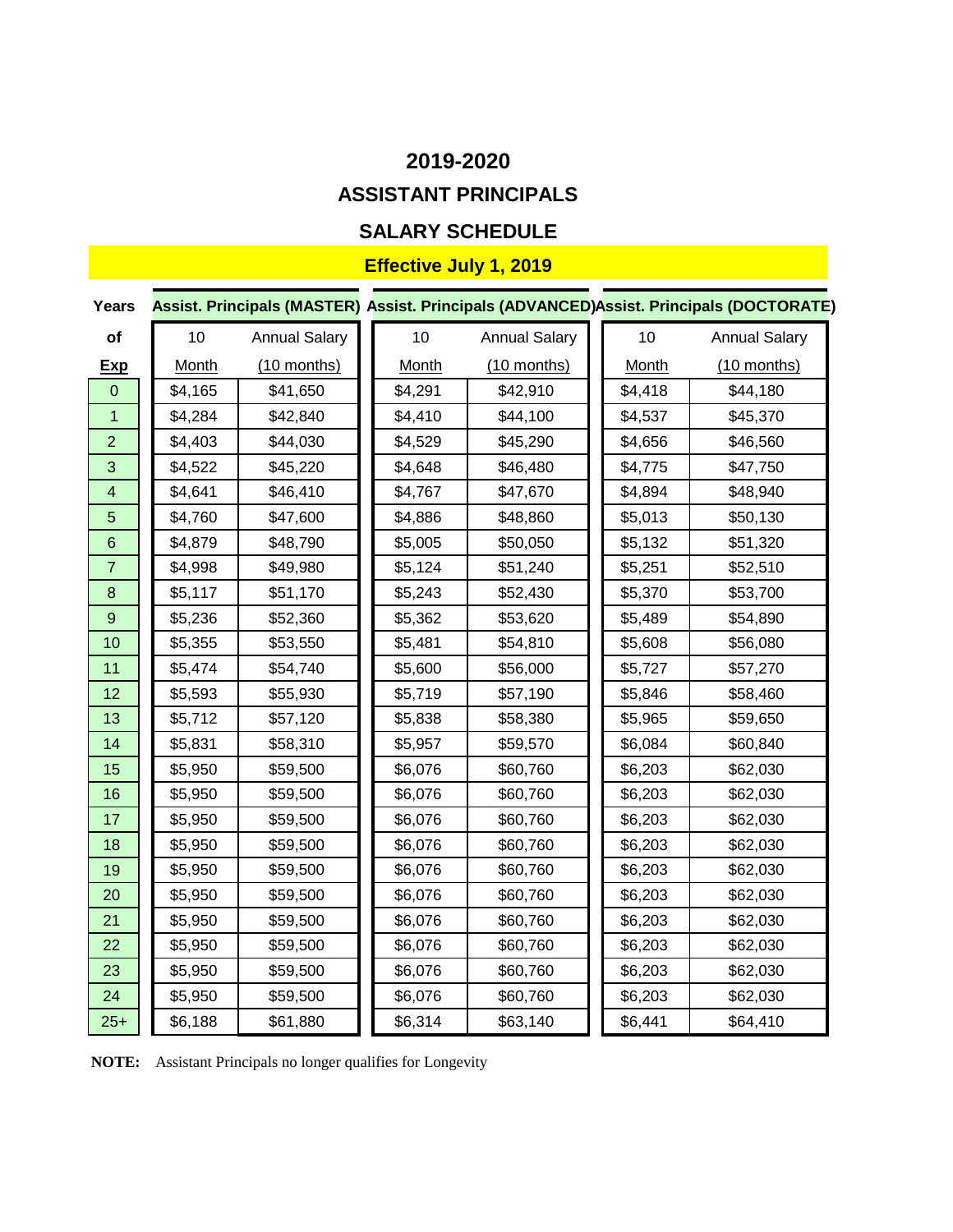## **PRINCIPAL SALARY (Monthly Schedules) FY 2019-20 Effective July 1, 2019**

|                   |                  | <b>Base</b>    |                  | <b>Growth Met</b> |                  | <b>Growth Exceeded</b> |
|-------------------|------------------|----------------|------------------|-------------------|------------------|------------------------|
| <b>ADM</b>        | Schedule/        | <b>Monthly</b> | Schedule/        | <b>Monthly</b>    | Schedule/        | <b>Monthly</b>         |
| Range             | <b>Pay Level</b> | <b>Salary</b>  | <b>Pay Level</b> | <b>Salary</b>     | <b>Pay Level</b> | <b>Salary</b>          |
| 200<br>up to      | B <sub>0</sub>   | \$5,677.08     | G <sub>0</sub>   | \$6,244.83        | E <sub>0</sub>   | \$6,812.50             |
| 201 to<br>400     | B <sub>1</sub>   | \$5,960.92     | G <sub>1</sub>   | \$6,557.00        | E <sub>1</sub>   | \$7,153.08             |
| 700<br>401 to     | <b>B2</b>        | \$6,244.83     | G <sub>2</sub>   | \$6,869.33        | E <sub>2</sub>   | \$7,493.83             |
| 1,000<br>701 to   | B <sub>3</sub>   | \$6,528.67     | G <sub>3</sub>   | \$7,181.50        | E <sub>3</sub>   | \$7,834.42             |
| 1,600<br>1,001 to | <b>B4</b>        | \$6,812.50     | G4               | \$7,493.75        | E <sub>4</sub>   | \$8,175.00             |
| over 1,600        | B <sub>5</sub>   | \$7,096.33     | G <sub>5</sub>   | \$7,806.00        | E <sub>5</sub>   | \$8,515.58             |

**PRINCIPAL SALARY (Annual Schedules) FY 2019-20 Effective July 1, 2019**

|                      |                  | <b>Base</b>   |                  | <b>Growth Met</b> |                  | <b>Growth Exceeded</b> |
|----------------------|------------------|---------------|------------------|-------------------|------------------|------------------------|
| <b>ADM</b>           | Schedule/        | <b>Annual</b> | Schedule/        | <b>Annual</b>     | Schedule/        | <b>Annual</b>          |
| Range                | <b>Pay Level</b> | <b>Salary</b> | <b>Pay Level</b> | <b>Salary</b>     | <b>Pay Level</b> | <b>Salary</b>          |
| 200<br>up to         | B <sub>0</sub>   | \$68,125      | G <sub>0</sub>   | \$74,938          | E <sub>0</sub>   | \$81,750               |
| 201<br>400<br>to     | B <sub>1</sub>   | \$71,531      | G <sub>1</sub>   | \$78,684          | E <sub>1</sub>   | \$85,837               |
| 401<br>700<br>to     | <b>B2</b>        | \$74,938      | G <sub>2</sub>   | \$82,432          | E <sub>2</sub>   | \$89,926               |
| 701 to<br>1,000      | B <sub>3</sub>   | \$78,344      | G <sub>3</sub>   | \$86,178          | E <sub>3</sub>   | \$94,013               |
| 1,001<br>1,600<br>to | <b>B4</b>        | \$81,750      | G4               | \$89,925          | E4               | \$98,100               |
| over 1,600           | B <sub>5</sub>   | \$85,156      | G <sub>5</sub>   | \$93,672          | E <sub>5</sub>   | \$102,187              |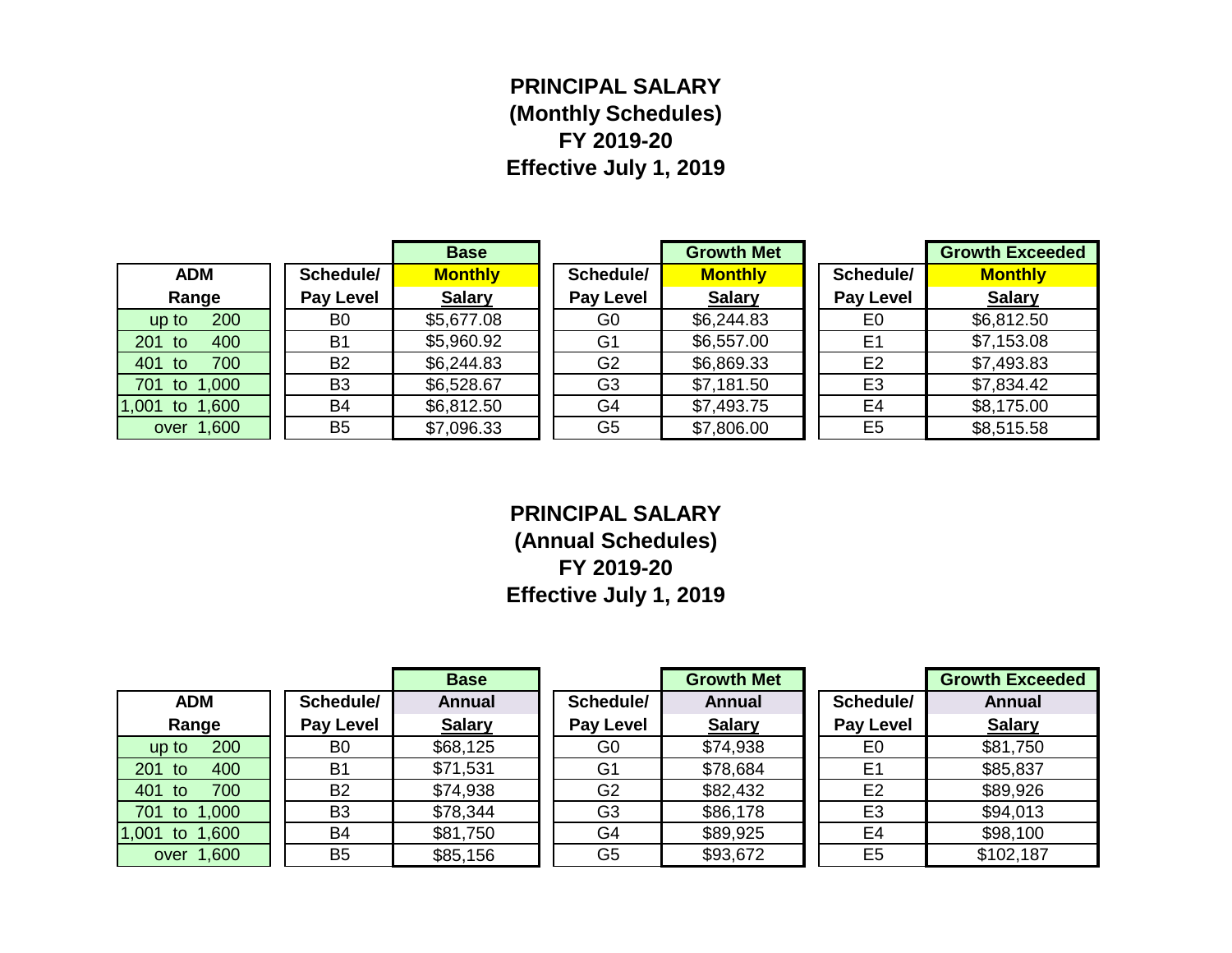## **PRINCIPAL DAILY RATES FY 2019-20 Effective July 1, 2019**

|                  |                | <b>Base - Daily Rate</b> |            |                 |           |
|------------------|----------------|--------------------------|------------|-----------------|-----------|
| <b>SCHEDULE/</b> | <b>BASE</b>    | Days in Pay Period       |            |                 |           |
| <b>PAY LEVEL</b> | monthly SALARY | $\underline{20}$         | <u> 21</u> | $\overline{22}$ | <u>23</u> |
| B <sub>0</sub>   | \$5,677.08     | \$283.85                 | \$270.34   | \$258.05        | \$246.83  |
| <b>B1</b>        | \$5,960.92     | \$298.05                 | \$283.85   | \$270.95        | \$259.17  |
| <b>B2</b>        | \$6,244.83     | \$312.24                 | \$297.37   | \$283.86        | \$271.51  |
| <b>B3</b>        | \$6,528.67     | \$326.43                 | \$310.89   | \$296.76        | \$283.86  |
| <b>B4</b>        | \$6,812.50     | \$340.63                 | \$324.40   | \$309.66        | \$296.20  |
| <b>B5</b>        | \$7,096.33     | \$354.82                 | \$337.92   | \$322.56        | \$308.54  |

|                  |                   | <b>Met Growth - daily rate</b> |          |          |          |
|------------------|-------------------|--------------------------------|----------|----------|----------|
| <b>SCHEDULE/</b> | <b>MET GROWTH</b> | Days in Pay Period             |          |          |          |
| <b>PAY LEVEL</b> | monthly SALARY    | <u>20</u>                      | 21       | 22       | 23       |
| G <sub>0</sub>   | \$6,244.83        | \$312.24                       | \$297.37 | \$283.86 | \$271.51 |
| G <sub>1</sub>   | \$6,557.00        | \$327.85                       | \$312.24 | \$298.05 | \$285.09 |
| G <sub>2</sub>   | \$6,869.33        | \$343.47                       | \$327.11 | \$312.24 | \$298.67 |
| G <sub>3</sub>   | \$7,181.50        | \$359.08                       | \$341.98 | \$326.43 | \$312.24 |
| G <sub>4</sub>   | \$7,493.75        | \$374.69                       | \$356.85 | \$340.63 | \$325.82 |
| G <sub>5</sub>   | \$7,806.00        | \$390.30                       | \$371.71 | \$354.82 | \$339.39 |

|                  |                        | <b>Exceeded Growth - Daily Rates</b> |          |          |          |
|------------------|------------------------|--------------------------------------|----------|----------|----------|
| <b>SCHEDULE/</b> | <b>EXCEEDED GROWTH</b> | Days in Pay Period                   |          |          |          |
| <b>PAY LEVEL</b> | monthly SALARY         | $\overline{20}$                      |          | 22       | 23       |
| E <sub>0</sub>   | \$6,812.50             | \$340.63                             | \$324.40 | \$309.66 | \$296.20 |
| E1               | \$7,153.08             | \$357.65                             | \$340.62 | \$325.14 | \$311.00 |
| E2               | \$7,493.83             | \$374.69                             | \$356.85 | \$340.63 | \$325.82 |
| E <sub>3</sub>   | \$7,834.42             | \$391.72                             | \$373.07 | \$356.11 | \$340.63 |
| <b>E4</b>        | \$8,175.00             | \$408.75                             | \$389.29 | \$371.59 | \$355.43 |
| E <sub>5</sub>   | \$8,515.58             | \$425.78                             | \$405.50 | \$387.07 | \$370.24 |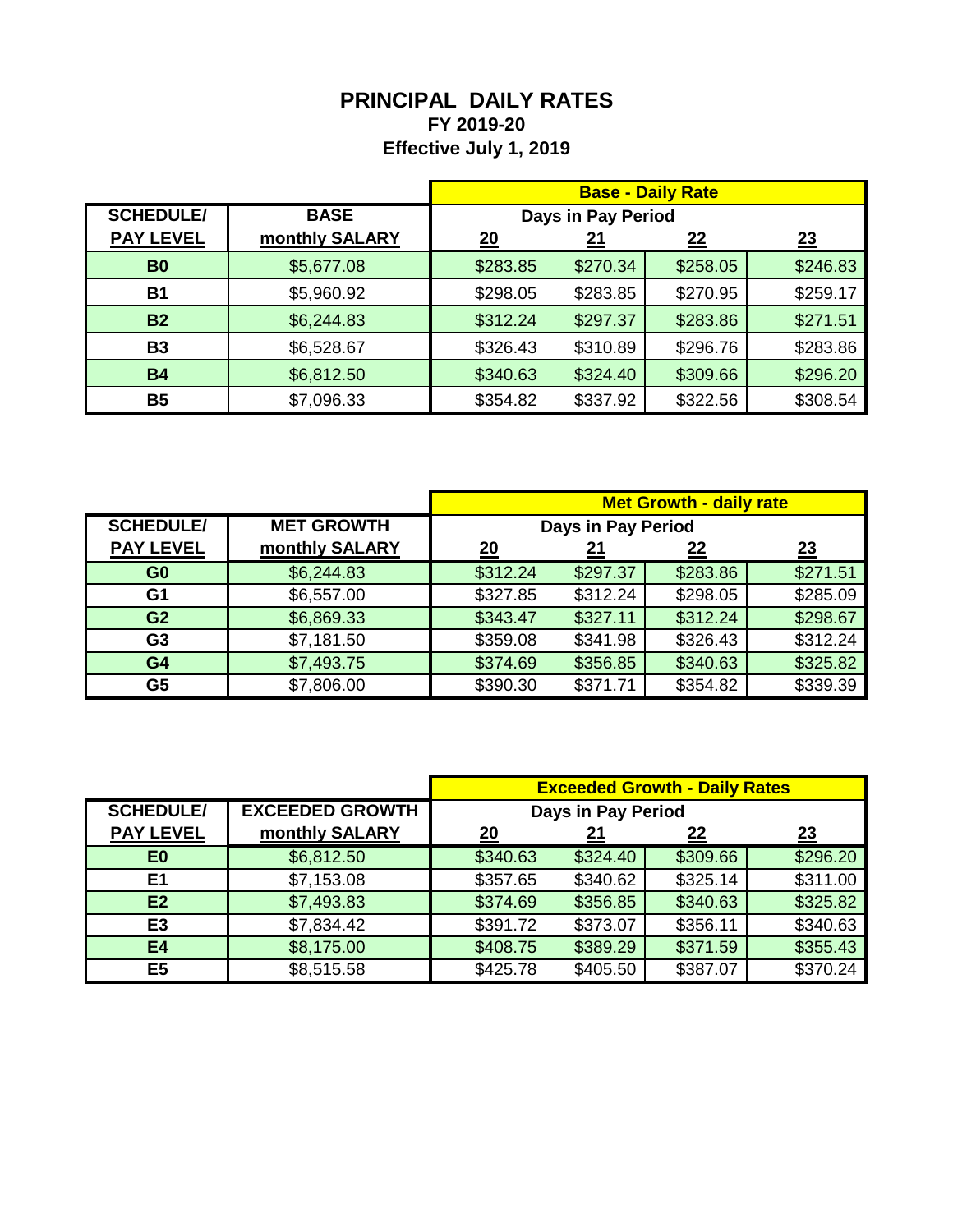## **CENTRAL OFFICE ADMINISTRATOR SALARY RANGES ASSOCIATE SUPERINTENDENTS, ASSISTANT SUPERINTENDENTS, DIRECTORS, SUPERVISORS, COORDINATORS, AND FINANCE OFFICERS**

| <b>Classification</b>           | <b>Minimum</b> | <b>Maximum</b><br><b>Monthly Salary Monthly Salary</b> |
|---------------------------------|----------------|--------------------------------------------------------|
| School Administrator I          | \$3,596        | \$6,631                                                |
| <b>School Administrator II</b>  | \$3,804        | \$7,026                                                |
| <b>School Administrator III</b> | \$4,030        | \$7,446                                                |
| <b>School Administrator IV</b>  | \$4,186        | \$7,737                                                |
| School Administrator V          | \$4,351        | \$8,045                                                |
| <b>School Administrator VI</b>  | \$4,608        | \$8,523                                                |
| <b>School Administrator VII</b> | \$4,787        | \$8,862                                                |

## **Effective July 1, 2019**

#### **NOTES:**

- 1. Salary determinations shall be made by the local board of education within the salary range which corresponds to the School Administrator assignment.
- 2. ADD \$126 per month for an appropriate advanced license.
- 3. ADD \$253 per month for an appropriate advanced license and an earned doctorate.
- 4. The range maximums do not include advanced (\$126) or doctoral (\$253) monthly supplements.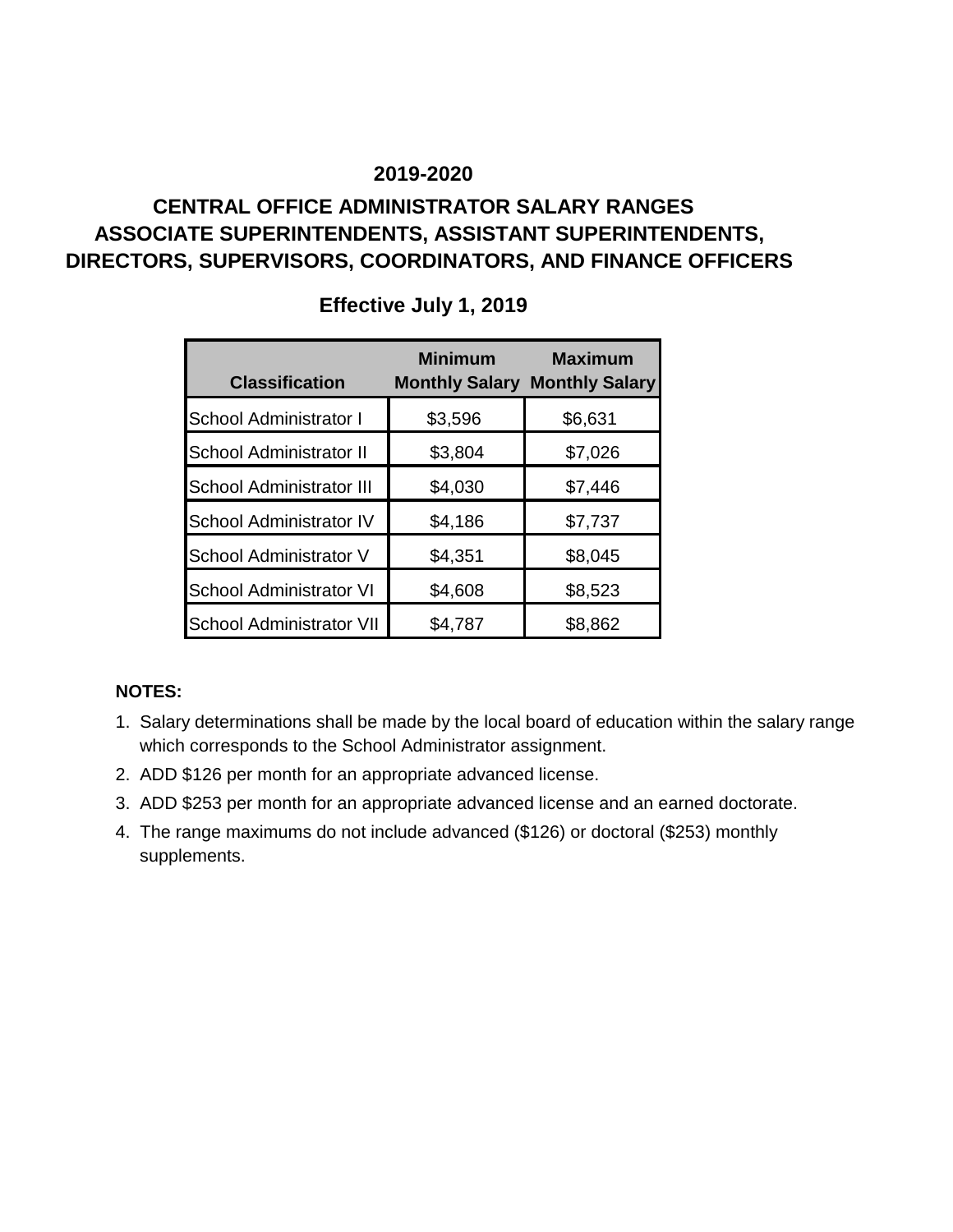## **SUPERINTENDENT SALARY RANGES 2019-2020**

## **Effective July 1, 2019**

| <b>Classification</b>                      | <b>Minimum</b> | <b>Maximum</b><br><b>Monthly Salary Monthly Salary</b> |
|--------------------------------------------|----------------|--------------------------------------------------------|
| Superintendent I<br>(Up to 2,500 ADM)      | \$5,074        | \$9,394                                                |
| Superintendent II<br>$(2,501 - 5,000$ ADM) | \$5,379        | \$9,954                                                |
| Superintendent III<br>(5,001 - 10,000 ADM) | \$5,698        | \$10,551                                               |
| Superintendent IV<br>(10,001 - 25,000 ADM) | \$6,040        | \$11,185                                               |
| Superintendent V<br>(Over 25,000 ADM)      | \$6,403        | \$11,859                                               |

#### **NOTES:**

- 1. Salary Assignment: Superintendents are paid within salary ranges determined by the ADM of the local education agency (LEA) to which they are assigned. ADM is based on the higher of the best one of the first two months projected ADM, or the best one of the first two months prior year actual ADM. Placement within the ADM salary ranges is determined by the local board of education.
- 2. ADD \$126 per month for an advanced superintendent's certificate (AS).
- 3. ADD \$253 per month for an advanced superintendent's certificate based on an earned doctorate degree (DAS).
- 4. The range maximums do not include advanced (\$126) or doctoral (\$253) monthly supplements.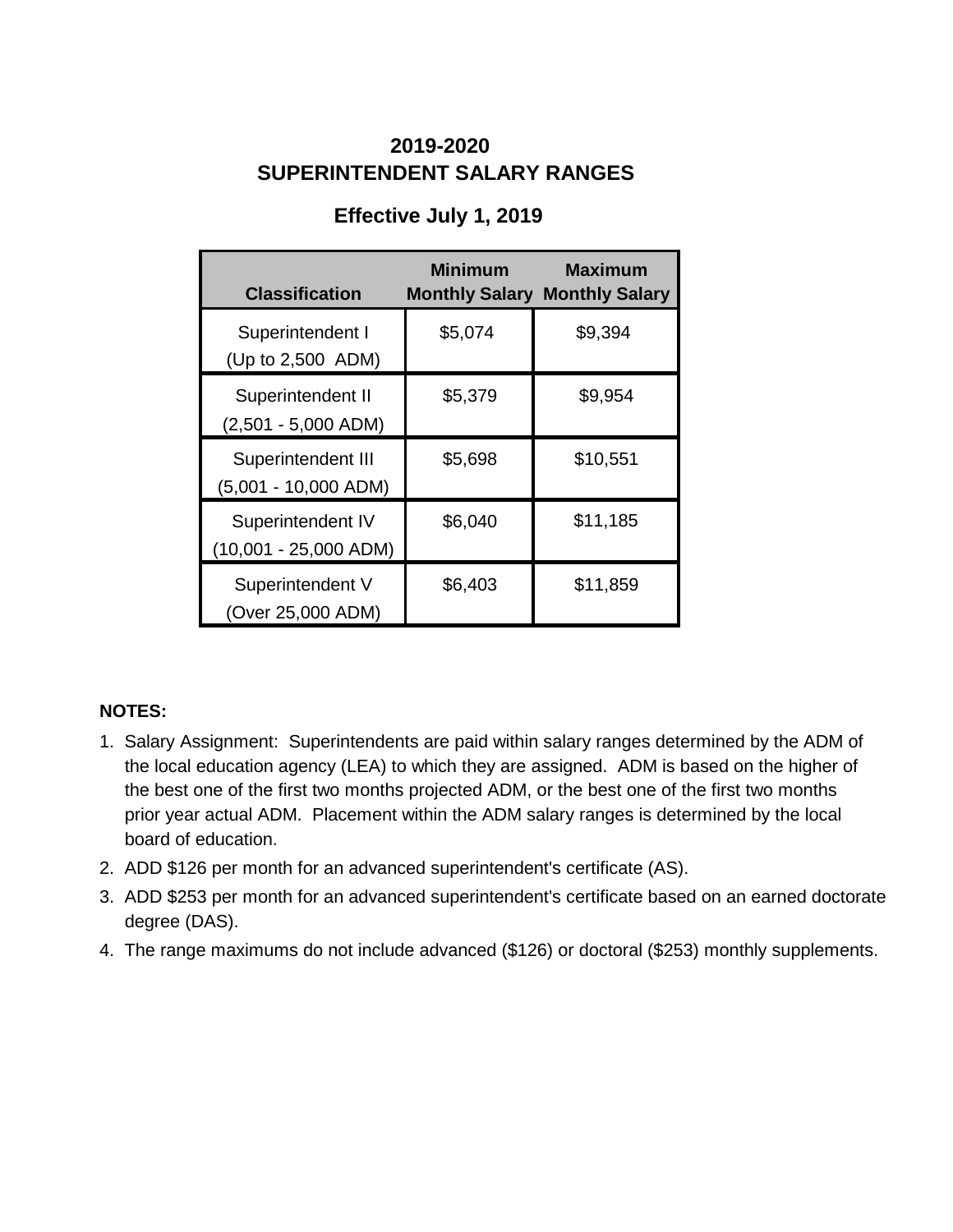## **Public School Employees**

|              | <b>Monthly Amounts</b> |                |
|--------------|------------------------|----------------|
| <u>Grade</u> | <u>Minimum</u>         | <u>Maximum</u> |
| 50           | 2,021.36               | 2,752.26       |
| 51           | 2,021.36               | 2,884.69       |
| 51B          | 2,092.05               | 3,024.79       |
| 52           | 2,021.36               | 2,933.74       |
| 53           | 2,021.36               | 3,026.71       |
| 54           | 2,021.36               | 3,127.16       |
| 55           | 2,040.09               | 3,226.38       |
| 56           | 2,101.72               | 3,339.15       |
| 57           | 2,140.80               | 3,458.11       |
| 58           | 2,179.87               | 3,579.93       |
| 59           | 2,249.05               | 3,708.01       |
| 60           | 2,321.07               | 3,846.89       |
| 61           | 2,399.40               | 3,990.08       |
| 62           | 2,476.60               | 4,135.00       |
| 63           | 2,560.04               | 4,288.75       |
| 64           | 2,644.79               | 4,454.94       |
| 65           | 2,733.70               | 4,634.90       |
| 66           | 2,829.97               | 4,819.26       |
| 67           | 2,933.88               | 5,004.75       |
| 68           | 3,038.17               | 5,226.29       |
| 69           | 3,148.51               | 5,452.60       |
| 70           | 3,270.73               | 5,693.51       |
| 71           | 3,391.35               | 5,942.64       |
| 72           | 3,516.02               | 6,206.59       |
| 73           | 3,648.35               | 6,488.07       |
| 74           | 3,798.35               | 6,787.74       |
| 75           | 3,959.53               | 7,097.24       |
| 76           | 4,121.77               | 7,423.20       |
| 77           | 4,304.28               | 7,763.84       |
| 78           | 4,492.76               | 8,125.63       |
| 79           | 4,695.74               | 8,503.98       |
| 80           | 4,904.06               | 8,895.50       |
| 81           | 5,124.84               | 9,308.05       |
| 82           | 5,348.69               | 9,750.17       |
| 83           | 5,597.17               | 10,218.59      |
| 84           | 5,853.65               | 10,704.86      |
| 85           | 6,121.43               | 11,212.53      |
| 86           | 6,400.27               | 11,748.15      |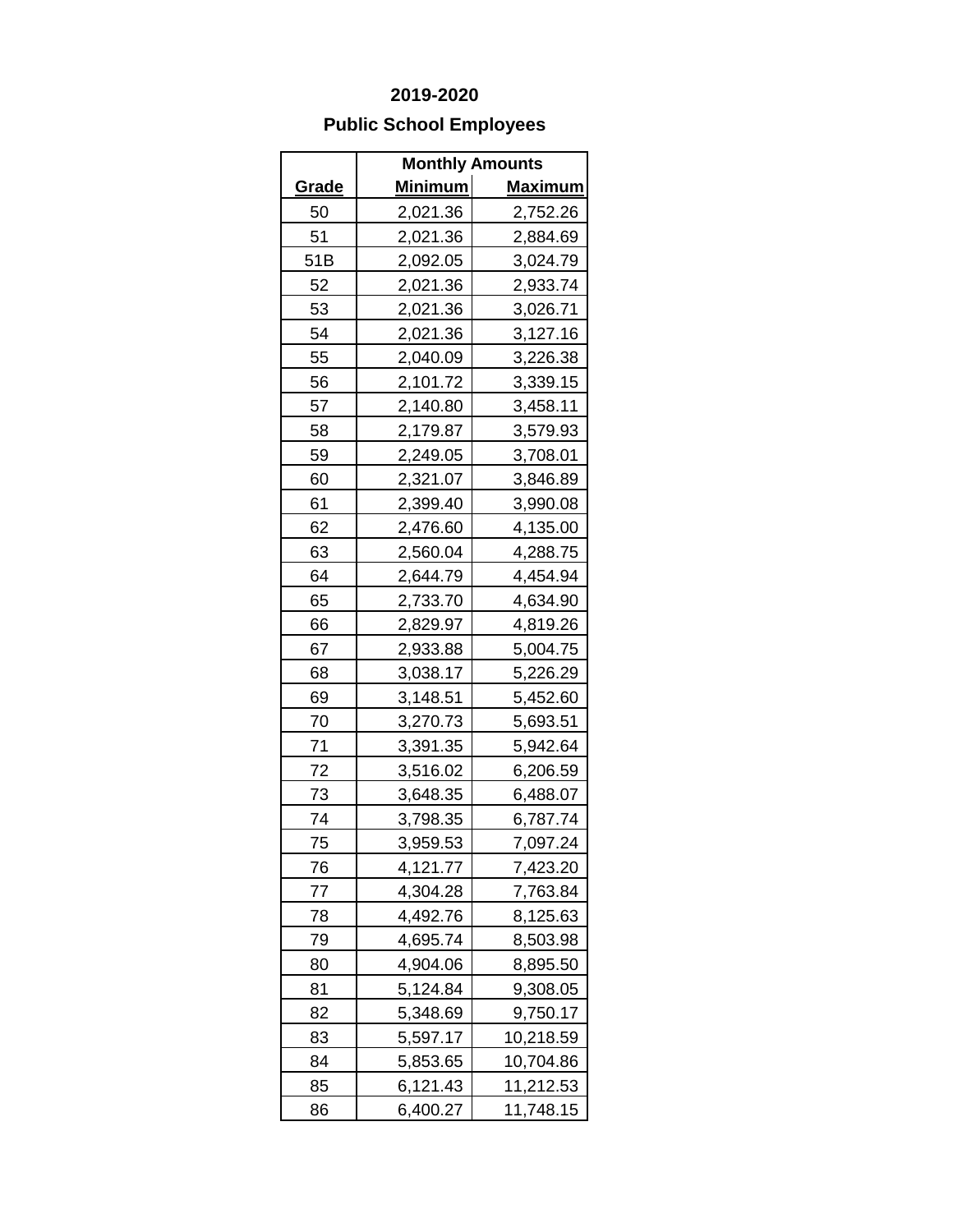## **Child Nutrition Personnel**

### **Salary Ranges**

|                                         | Salary |
|-----------------------------------------|--------|
| <b>Classification</b>                   | Grade  |
| <b>Child Nutrition Assistant</b>        |        |
| I                                       | 50     |
| Н                                       | 52     |
| Ш                                       | 54     |
| IV                                      | 55     |
| <b>Child Nutrition Manager</b>          |        |
| ı                                       | 55     |
| $\overline{\mathsf{I}}$                 | 56     |
| Ш                                       | 57     |
| IV                                      | 58     |
| <b>Child Nutrition Supervisor &amp;</b> |        |
| <b>Child Nutrition Director I</b>       |        |
| ı                                       | 61     |
| Ш                                       | 64     |
| Ш                                       | 68     |
| IV                                      | 72     |
| <b>Child Nutrition Director II</b>      |        |
| (Bachelor's Degree)                     |        |
| Ш                                       | N/A    |
| IV                                      | N/A    |
| <b>Child Nutrition Director II</b>      |        |
| (Advanced Degree)                       | N/A    |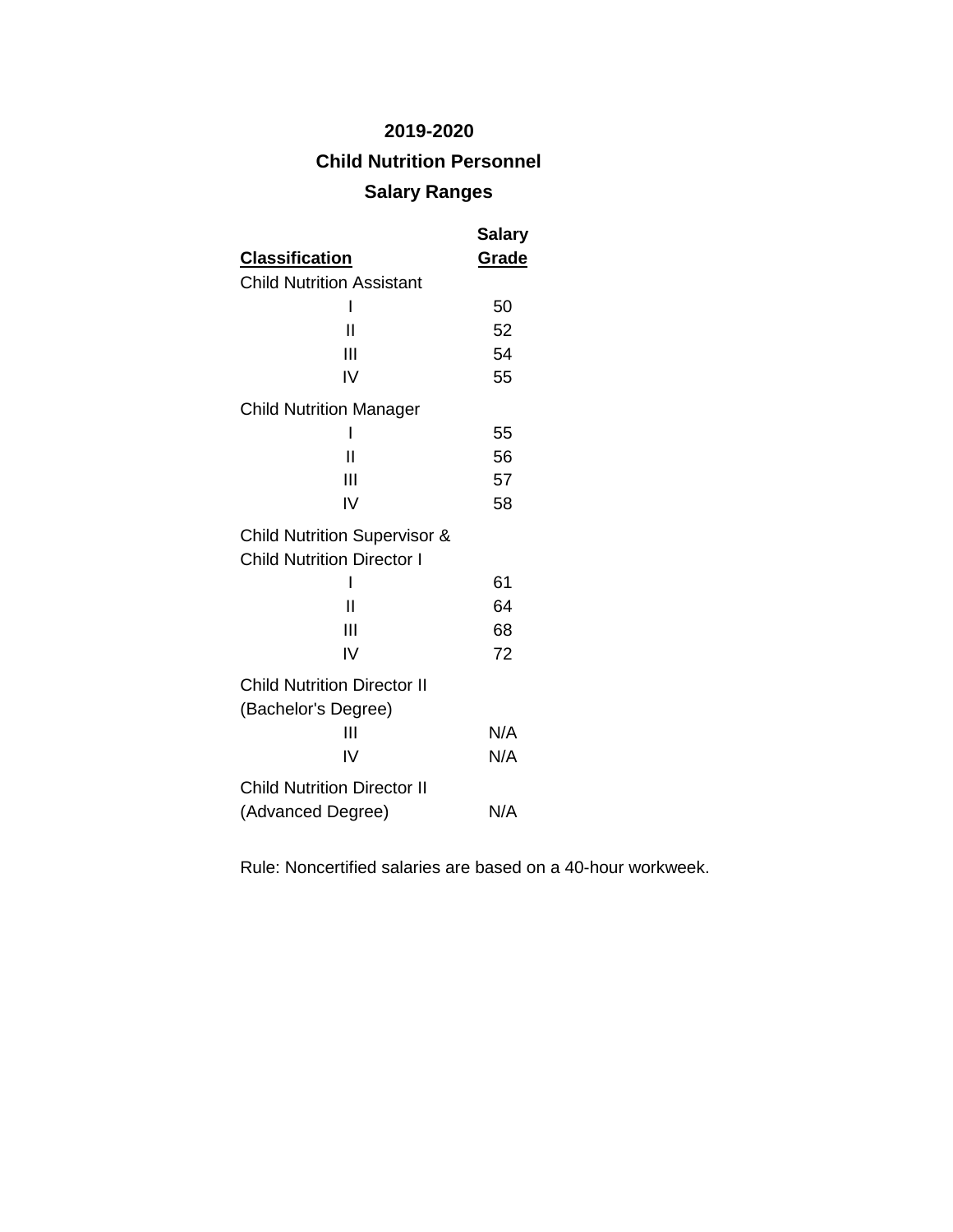# **2019-2020 Curriculum Support Personnel Salary Ranges**

| <b>Classification</b>                      | <b>Salary</b><br>Grade |
|--------------------------------------------|------------------------|
| <b>Braillist</b>                           | 59                     |
| <b>Educational Interpreter I</b>           | 62                     |
| <b>Educational Interpreter II</b>          | 64                     |
| Exceptional Children Data Manager          | 63                     |
| Occupational Therapist                     | 78                     |
| Occupational Therapist Assistant           | 67                     |
| <b>Orientation and Mobility Specialist</b> | 68                     |
| <b>Parent Counselor-Trainer</b>            | 63                     |
| <b>Physical Therapist</b>                  | 78                     |
| <b>Physical Therapist Assistant</b>        | 67                     |
| <b>School Health Assistant</b>             | 52                     |
| School Nurse (Not Holding)                 | 68                     |
| Speech-Language Pathology Assistant        | 64                     |
| <b>Teacher Assistant</b>                   | 56                     |
| Technology Assistant                       | 61                     |
| <b>Therapeutic Recreation Specialist</b>   | 67                     |
| <b>Vocational Technical Assistant</b>      | 54                     |

Rule: Noncertified salaries are based on a 40-hour workweek.

Exception: Local boards of education set the standard workweek (not to exceed 40 hours) for teacher assistants.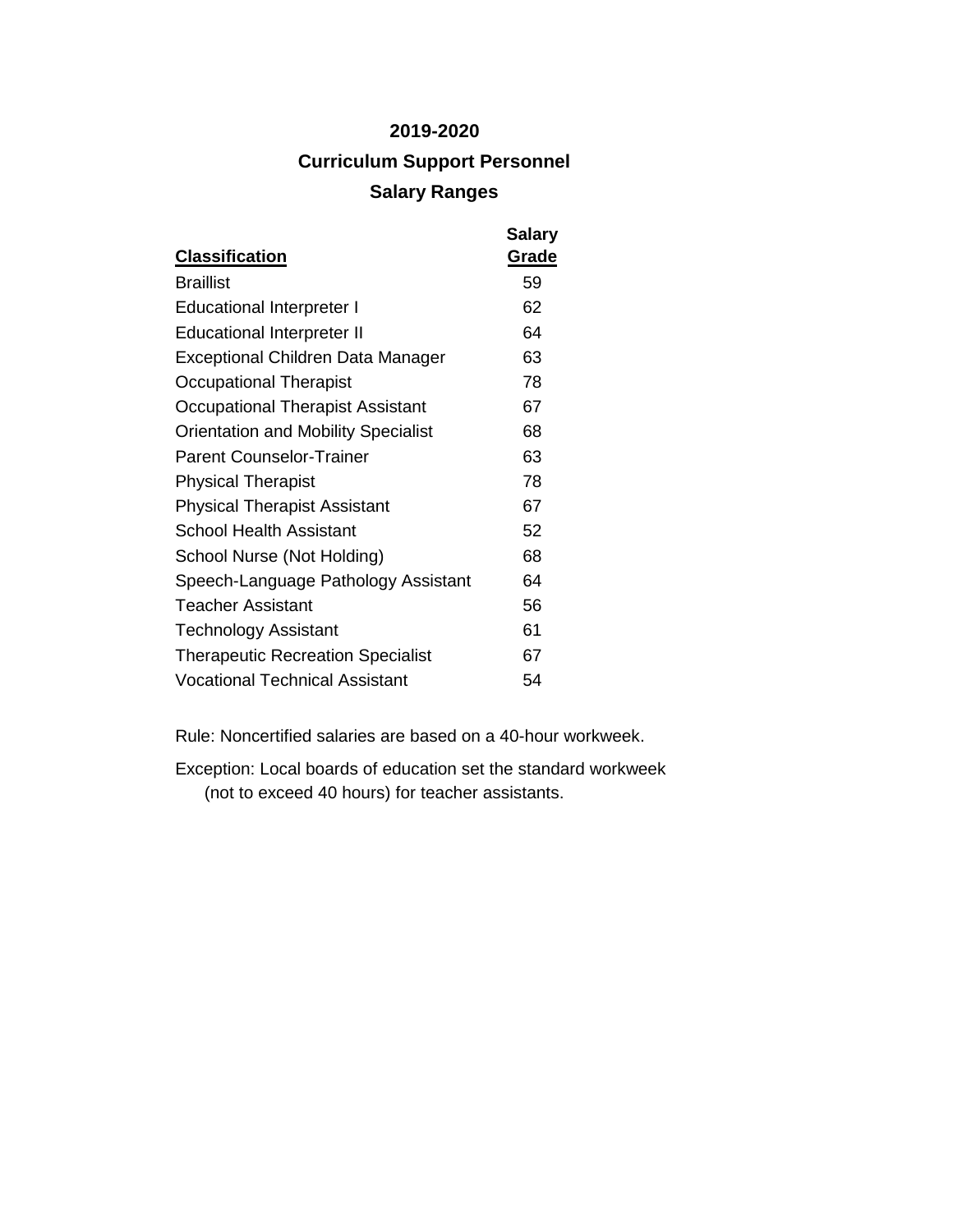## **Maintenance Personnel**

#### **Salary Ranges**

| <b>Classification</b>                 | <b>Salary</b><br>Grade |
|---------------------------------------|------------------------|
| <b>Cabinet Maker</b>                  | 61                     |
| Carpenter I                           | 57                     |
| <b>Carpenter II</b>                   | 61                     |
| <b>Carpentry Crew Leader</b>          | 63                     |
| <b>Carpenter Supervisor</b>           | 65                     |
| Custodian I                           | 50                     |
|                                       |                        |
| Custodian II                          | 51                     |
| <b>Custodian Crew Leader</b>          | 52                     |
| <b>Custodian Supervisor I</b>         | 56                     |
| <b>Custodian Supervisor II</b>        | 58                     |
| <b>Custodian Supervisor III</b>       | 60                     |
| Electrician I                         | 59                     |
| <b>Electrician II</b>                 | 63                     |
| <b>Electrician Crew Leader</b>        | 64                     |
| <b>Electrician Supervisor I</b>       | 66                     |
| <b>Electrician Supervisor II</b>      | 68                     |
| <b>Electronic Technician I</b>        | 64                     |
| Electronic Technician II              | 67                     |
| <b>Floor Maintenance Assistant I</b>  | 53                     |
| <b>Floor Maintenance Assistant II</b> | 55                     |
| <b>Floor Maintenance Crew Leader</b>  | 56                     |
| <b>Floor Maintenance Supervisor</b>   | 62                     |
| Glazier                               | 60                     |
| Grounds Keeper I                      | 56                     |
| Grounds Keeper II                     | 58                     |
| <b>Grounds Crew Leader</b>            | 59                     |
| <b>Grounds Supervisor I</b>           | 63                     |
| <b>Grounds Supervisor II</b>          | 65                     |
| <b>HVAC Mechanic I</b>                | 65                     |
| <b>HVAC Mechanic II</b>               | 67                     |
| <b>HVAC Supervisor</b>                | 69                     |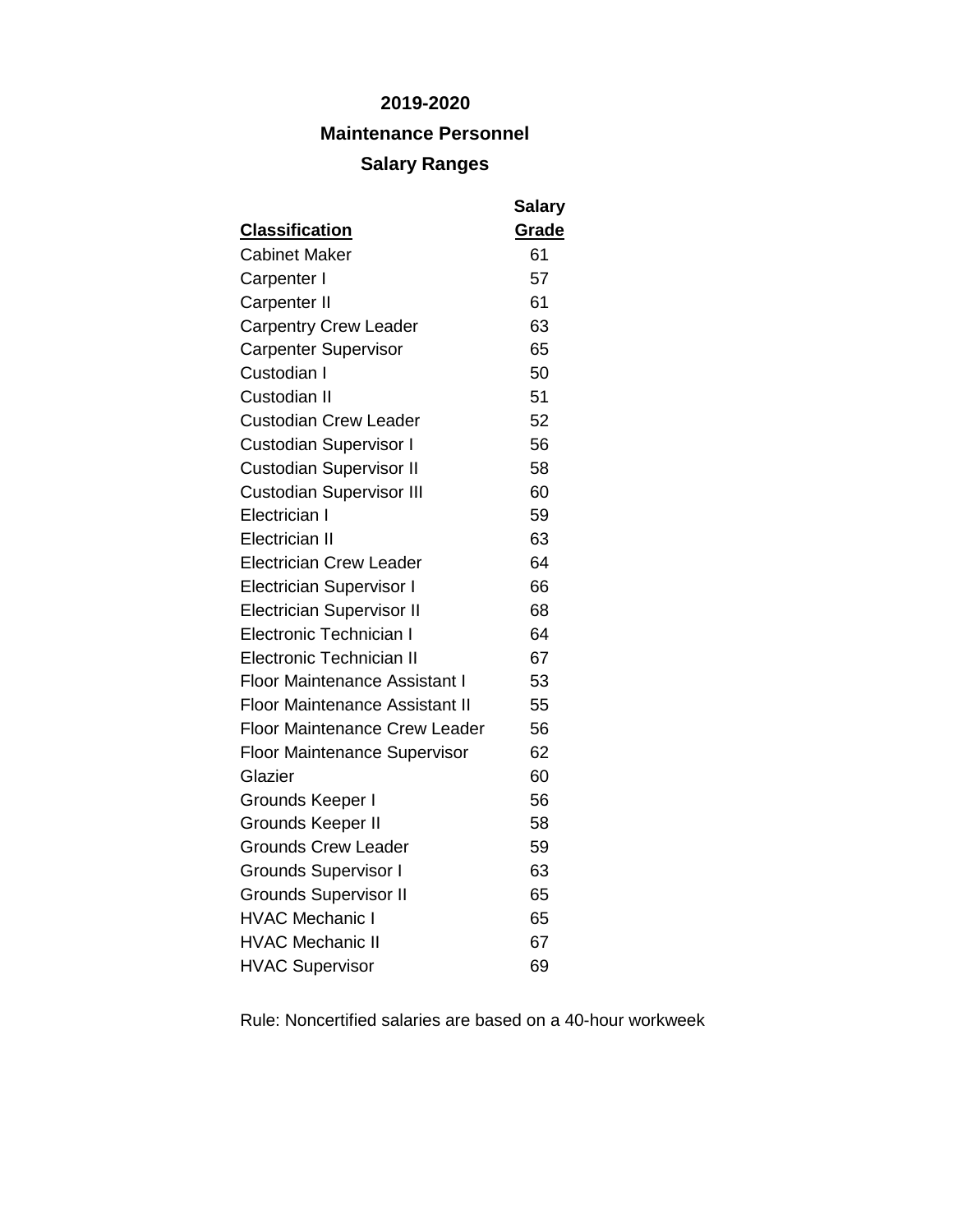**Maintenance Personnel, cont.**

# **Salary Ranges**

|                                       | Salary |
|---------------------------------------|--------|
| <b>Classification</b>                 | Grade  |
| Laborer                               | 50     |
| Locksmith                             | 62     |
| <b>Machine Operator</b>               | 57     |
| Maintenance Supervisor/Director       |        |
| ı                                     | 65     |
| $\mathsf{I}$                          | 66     |
| Ш                                     | 68     |
| IV                                    | 70     |
| V                                     | 70     |
| VI                                    | 72     |
| VII                                   | 74     |
| VIII                                  | 76     |
| IX                                    | 77     |
| X                                     | 78     |
| Mason                                 | 63     |
| Painter I                             | 59     |
| Painter II                            | 61     |
| <b>Painter Crew Leader</b>            | 62     |
| Plasterer I                           | 63     |
| <b>Plasterer Crew Leader</b>          | 65     |
| Plumber I                             | 59     |
| Plumber II                            | 63     |
| <b>Plumber Crew Leader</b>            | 64     |
| <b>Refrigeration Mechanic</b>         | 61     |
| Roofer                                | 61     |
| Warehouse Manager I                   | 61     |
| Warehouse Manager II                  | 63     |
| Waste Water Plant Operator I          | 57     |
| Waste Water Plant Operator II         | 62     |
| <b>Waste Water Plant Operator III</b> | 70     |
| Welder I                              | 61     |
| Welder II                             | 63     |
| <b>Welder Crew Leader</b>             | 65     |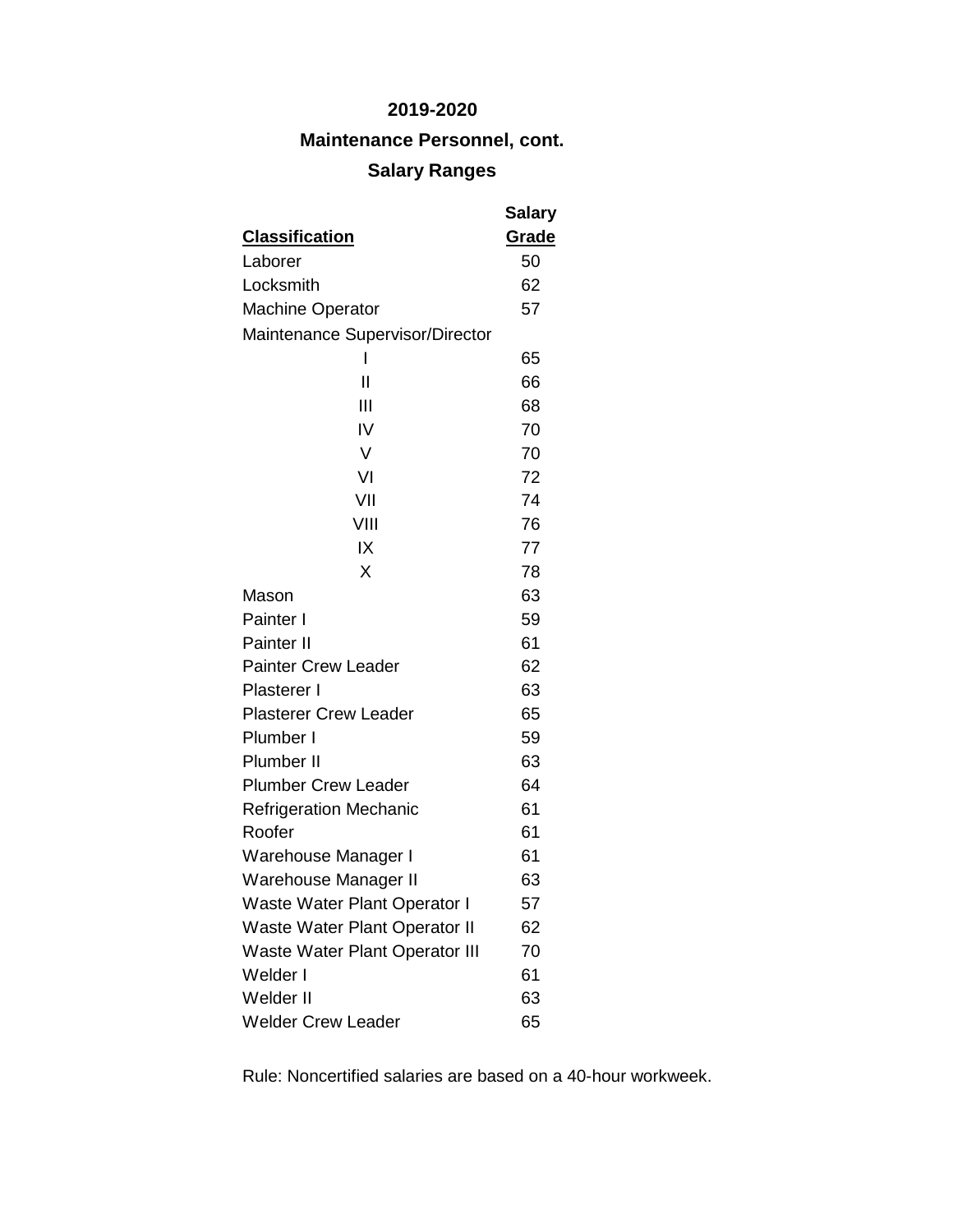# **Office Support Personnel Salary Ranges**

|                                            | <b>Salary</b> |
|--------------------------------------------|---------------|
| <b>Classification</b>                      | Grade         |
| Distance Learning Instructional Assistant  | 54            |
| Local Area Network (LAN) Engineer          | 74            |
| Office Support I                           | 55            |
| <b>Office Support II</b>                   | 57            |
| <b>Office Support III</b>                  | 59            |
| <b>Office Support IV</b>                   | 61            |
| Office Support V                           | 63            |
| <b>Student Information Data Manager I</b>  | 61            |
| <b>Student Information Data Manager II</b> | 63            |
| Technology Technician I                    | 64            |
| Technology Technician II                   | 68            |
| Technology Technician III                  | 72            |
| Wide Area Network (WAN) Engineer           | 76            |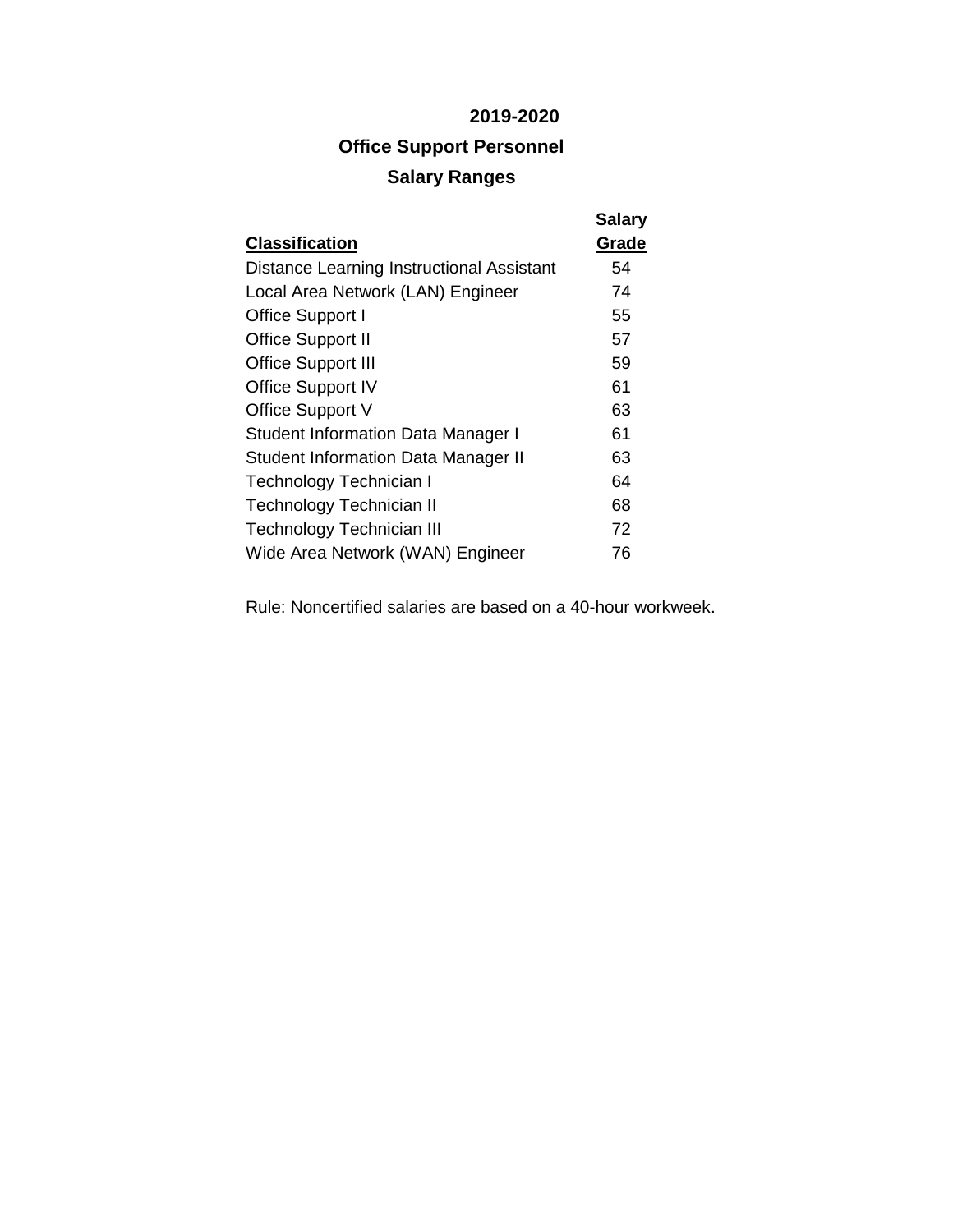## **Transportation Personnel**

## **Salary Ranges**

|                                        | <b>Salary</b> |
|----------------------------------------|---------------|
| <u>Classification</u>                  | <u>Grade</u>  |
| <b>Bus Driver</b>                      | 51B           |
| <b>Transportation Safety Assistant</b> | 50            |
| <b>Transportation Mechanic</b>         |               |
|                                        | 59            |
| Ш                                      | 63            |
| Ш                                      | 65            |
| <b>Transportation Supervisor</b>       | 67            |
| <b>Transportation Director</b>         |               |
|                                        | 66            |
| Ш                                      | 66            |
| Ш                                      | 68            |
| IV                                     | 71            |
| V                                      | 71            |
| VI                                     | 72            |
| VII                                    | 74            |
| VIII                                   | 76            |
| IX                                     | 77            |
| X                                      | 78            |
| <b>Vehicle Operator</b>                | 53            |